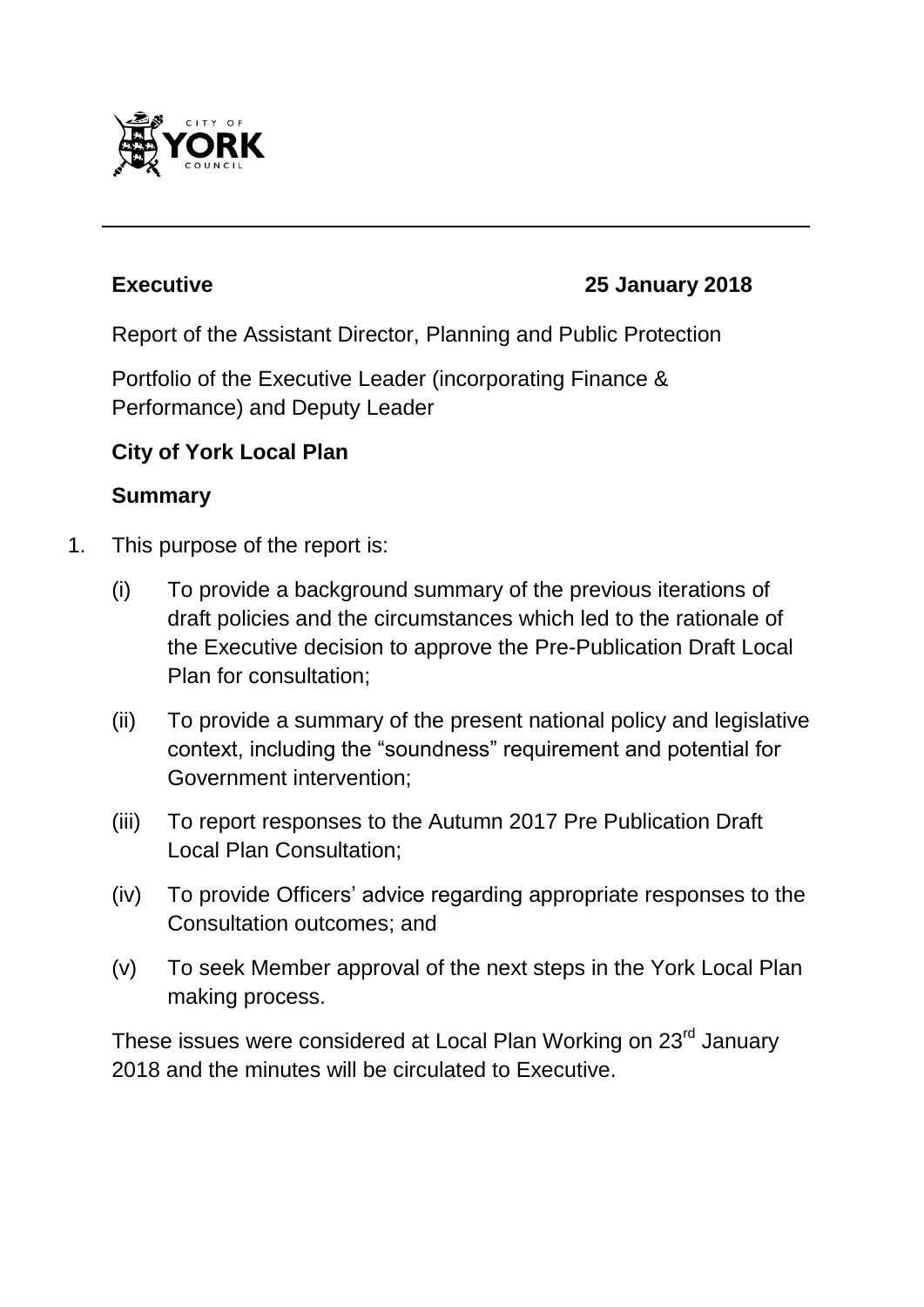#### **Recommendations**

- 2. Members are asked to:
	- (i) Consider any potential changes to the pre publication draft Local Plan (Regulation 18) based on the information included within this report and associated annexes and confirm the basis on which the Local Plan should be progressed to the Regulation 19 stage including a city wide consultation.

Reason: So that an NPPF compliant Local Plan can be progressed.

(ii) Following decisions on the matters referred to in (i) above authority be delegated to the Assistant Director of Planning and Public Protection in consultation with the Leader and Deputy Leader to approve all policies necessary for the production of a composite Local Plan for the purposes of public consultation.

The Leader and Deputy Leader to keep Group Leaders informed through Group Leaders meetings.

Reason: So that an NPPF compliant Local Plan can be progressed

(iii) Delegate to the Assistant Director of Planning and Public Protection in consultation with the Leader and Deputy Leader the consideration and approval of further technical reports and assessments to support the Local Plan including, but not limited to the SA/ SEA, HRA, Viability Study and Transport Assessment.

The Leader and Deputy Leader to keep Group Leaders informed through Group Leaders meetings.

Reason: So that an NPPF compliant Local Plan can be progressed.

(iv) Delegate authority to the Assistant Director of Planning and Public Protection in consultation with the Leader and Deputy Leader to approve a consultation strategy and associated material for the purposes of a city wide consultation and to undertake consultation on a composite plan in accordance with that agreed strategy.

The Leader and Deputy Leader to keep Group Leaders informed through Group Leaders meetings.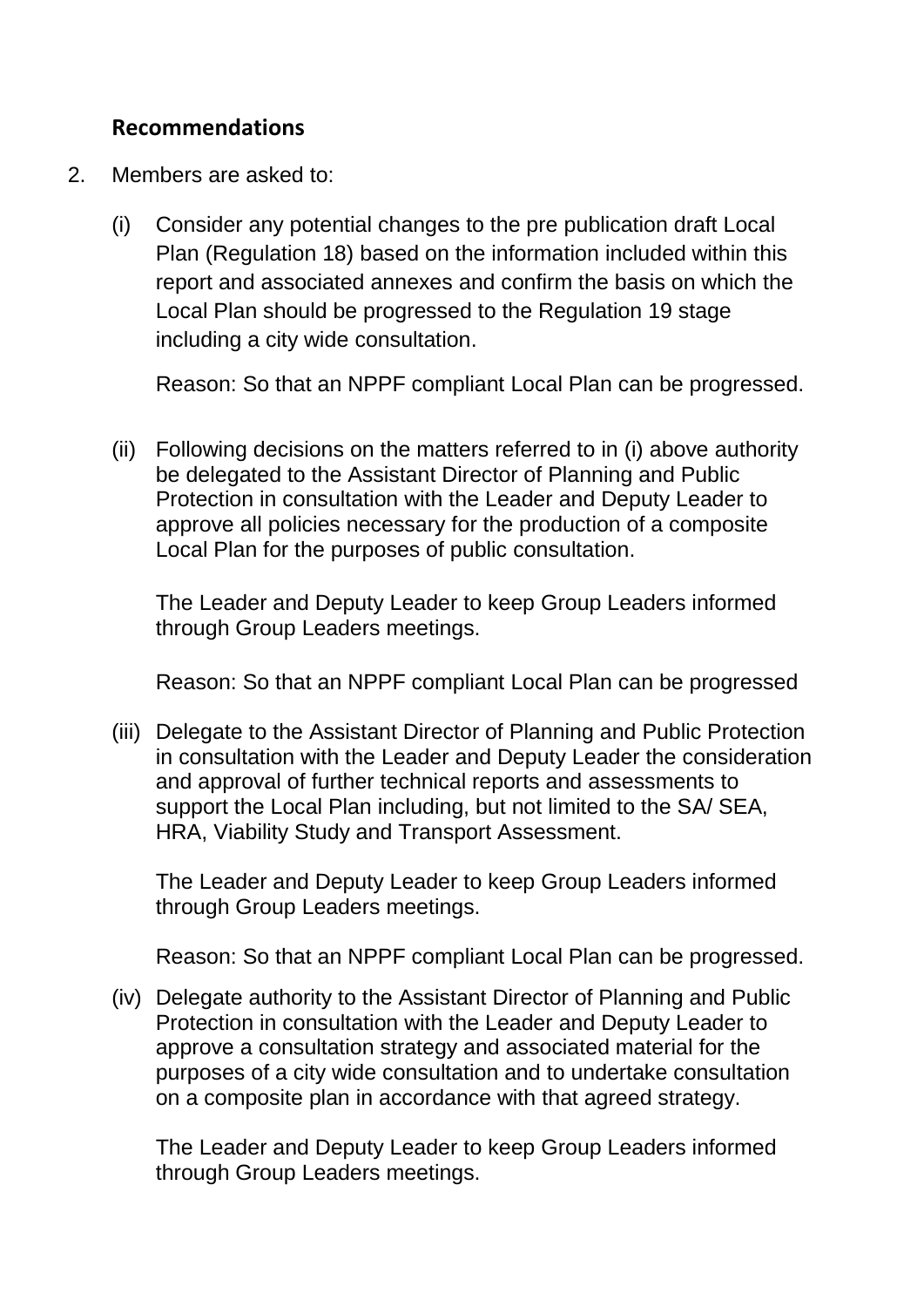Reason: So that an NPPF compliant Local Plan can be progressed.

## **Background**

3. Officers produced a publication draft Local Plan in Autumn 2014. This process, however, was halted by Council resolution on the 9th October 2014. Following the Local Government Elections in May 2015 the agreement between the Conservative and Liberal Democrat Groups, to establish a joint administration for City of York Council from May 21st 2015 states that:

*'We will prepare an evidence-based Local Plan which delivers much needed housing whilst focusing development on brownfield land and taking all practical steps to protect the Green Belt and the character of York.'*

- 4. In 2016 a Preferred Sites Consultation was undertaken. It began on  $18<sup>th</sup>$ July 2016 and ended on 12<sup>th</sup> September 2016. 1,766 individual responses were received from members of the public, developers and statutory consultees. After the Preferred Sites Consultation concluded the Ministry of Defence (MOD) announced as part of its Defence Estate Strategy on  $7<sup>th</sup>$  November 2016 the release of three substantial sites in York:
	- Imphal Barracks, Fulford Road;
	- Queen Elizabeth Barr*a*cks, Strensall; and
	- Towthorpe Lines, Strensall.

Technical work was carried out which established that the sites represented 'reasonable alternatives' and, therefore, should be considered as part of the Local Plan process.

5. At the Executive in July 2017 Officers sought approval to undertake a full consultation on a Pre publication draft Local Plan (Reg 18). To support this process the report included a Strategic Housing Market Assessment (SHMA) which made a recommendation on the level of housing growth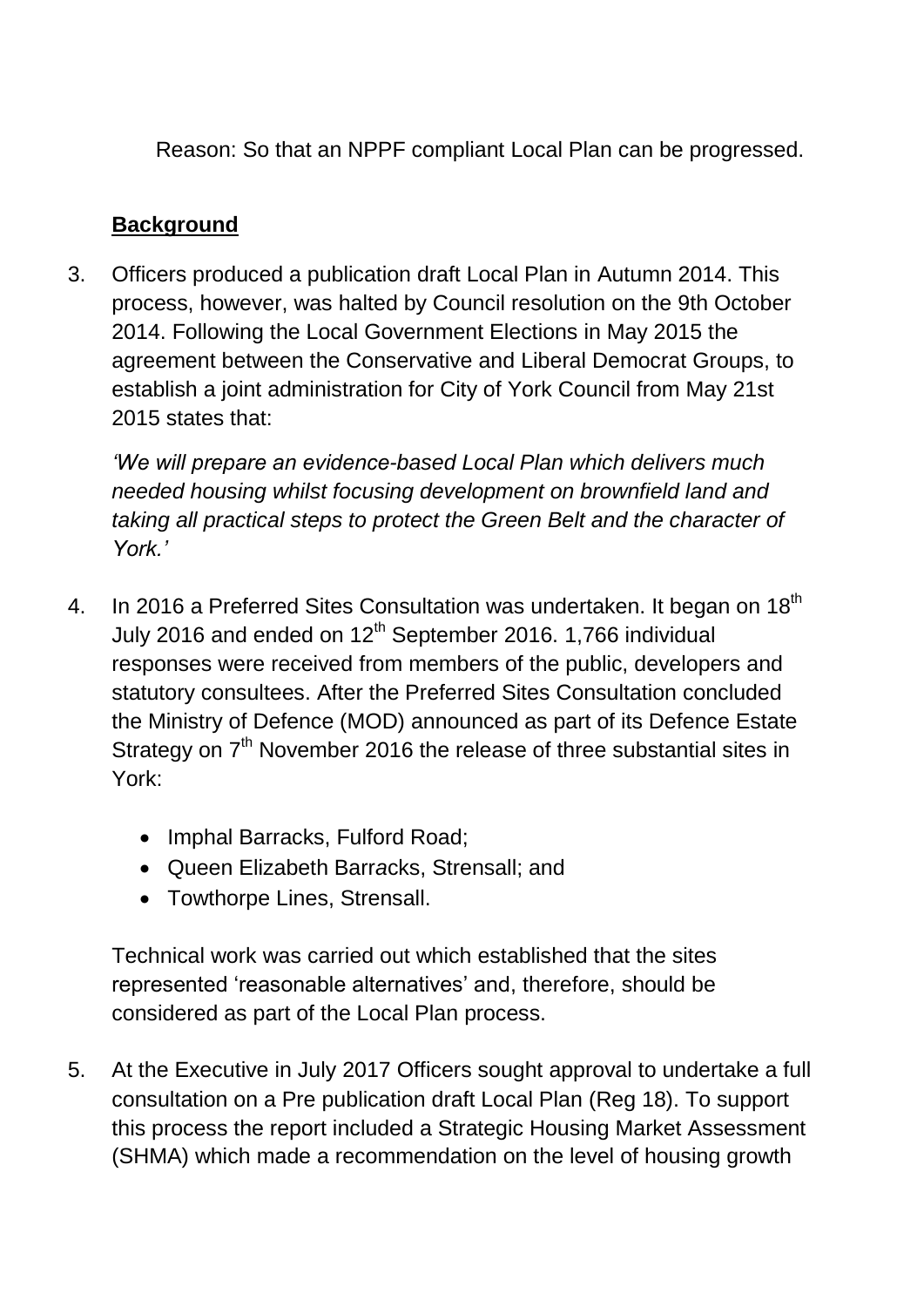for York, an Employment Land Review (ELR) and a series of sites to meet the related arising demand. It also included recommendations on non sites related policies.

- 6. The Local Plan Preferred Sites Consultation (2016) included an annual housing figure of 841 dwellings pa. The SHMA produced by GL Hearn suggested increasing this figure to 867 dwelling and including an uplift of 10% to the baseline household projections for York to allow for market signals (lifting it to 953 dwellings per annum). Members accepted the higher baseline figure, but not the 10% uplift on the basis that the figure of 867 dwelling represented a significant step change in past delivery. They considered Hearn's conclusions were speculative and arbitrary, rely too heavily on recent short-term unrepresentative trends and attached little or no weight to the special character and setting of York and other environmental considerations. The employment land requirements included in the ELR were agreed.
- 7. A city-wide consultation on the Local Plan Pre Publication Draft (Reg 18) commenced on the 18<sup>th</sup> September 2017 and finished on 30<sup>th</sup> October 2017. It was carried out in compliance with the Council's adopted Statement of Community Involvement (2007). The consultation included contacting individuals and organizations on the Local Plan database, public exhibitions, meetings, a special edition of 'OurCity', and information provided via conventional and social media.

# **National Policy Context**

- 8. On 7<sup>th</sup> February 2017, the Department for Communities and Local Government (DCLG) published a Housing White Paper. As part of which, DCLG also consulted on changes to planning policy and legislation in relation to planning for housing, sustainable development and the environment. It is anticipated that the outcomes of the consultation will involve amendments to the National Planning Policy Framework (NPPF) and regulations. This is likely to be before the end of Summer 2018.
- 9. Following on from the White Paper on  $14<sup>th</sup>$  September 2017 the Department for Communities and Local Government (DCLG) released 'Planning for the right homes in the right places: consultation proposals'.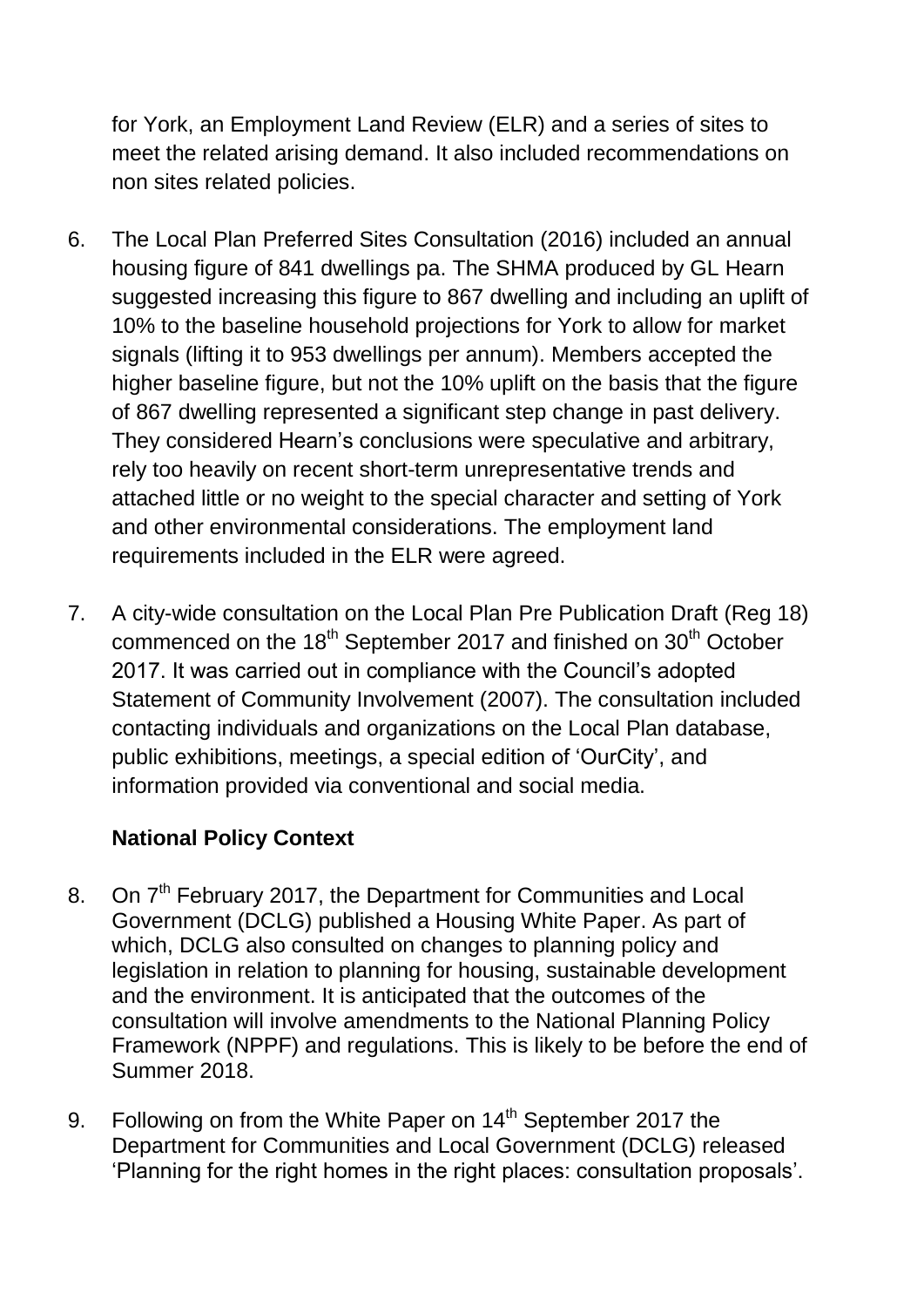These focused on streamlining the planning system and were primarily concerned with how local housing need is assessed. The consultation ran for eight weeks and closed on 9<sup>th</sup> November 2017. The Government indicated that after reviewing the responses to this consultation along with responses to the Housing White Paper it would publish a draft revised National Planning Policy Framework (NPPF) in 2018.

- 10. The DCLG November 2017 consultation included a proposed methodology for calculating housing need. This is based on three principles: simplicity, using publicly available data and producing realistic targets. The document applies this methodology to City of York and indicated a minimum of 1,070 dwellings p/a for the period 2016 to 2026. It should be noted that this methodology was the subject of consultation and formal changes to the NPPF have not yet been incorporated by the Government.
- 11. In addition, it should be noted that the figure of 1070 dwellings is based on 2014 sub-national population projections (released in 2016) which are due to be replaced with the 2016 sub-national population data in May 2018. The National Population Projections released in October 2017 (on which the 2016 sub-national population figures will be based) suggest slower growth than the previous (2014-based) projections. This is because of lower assumptions about future levels of fertility and international migration, and an assumption of a slower rate of increase in life expectancy.
- 12. A key change is that the proposed methodology put forward by DCLG is forward looking; conversely the current target included in the Prepublication Local Plan involved considering under delivery from 2012 – 2017 and meeting this by adding to the future supply.
- 13. The consultation on the proposed new methodology made explicit reference to protecting Green Belt and acknowledged it as a constraint. It also highlights the extent of York's Green Belt. It is not however completely clear about the effects of this constraint and how it would effect York in setting Green Belt Boundaries for the first time.
- 14. It is proposed by DCLG that in the absence of an up-to-date local strategic plan that after 31<sup>st</sup> March 2018 the new method for calculating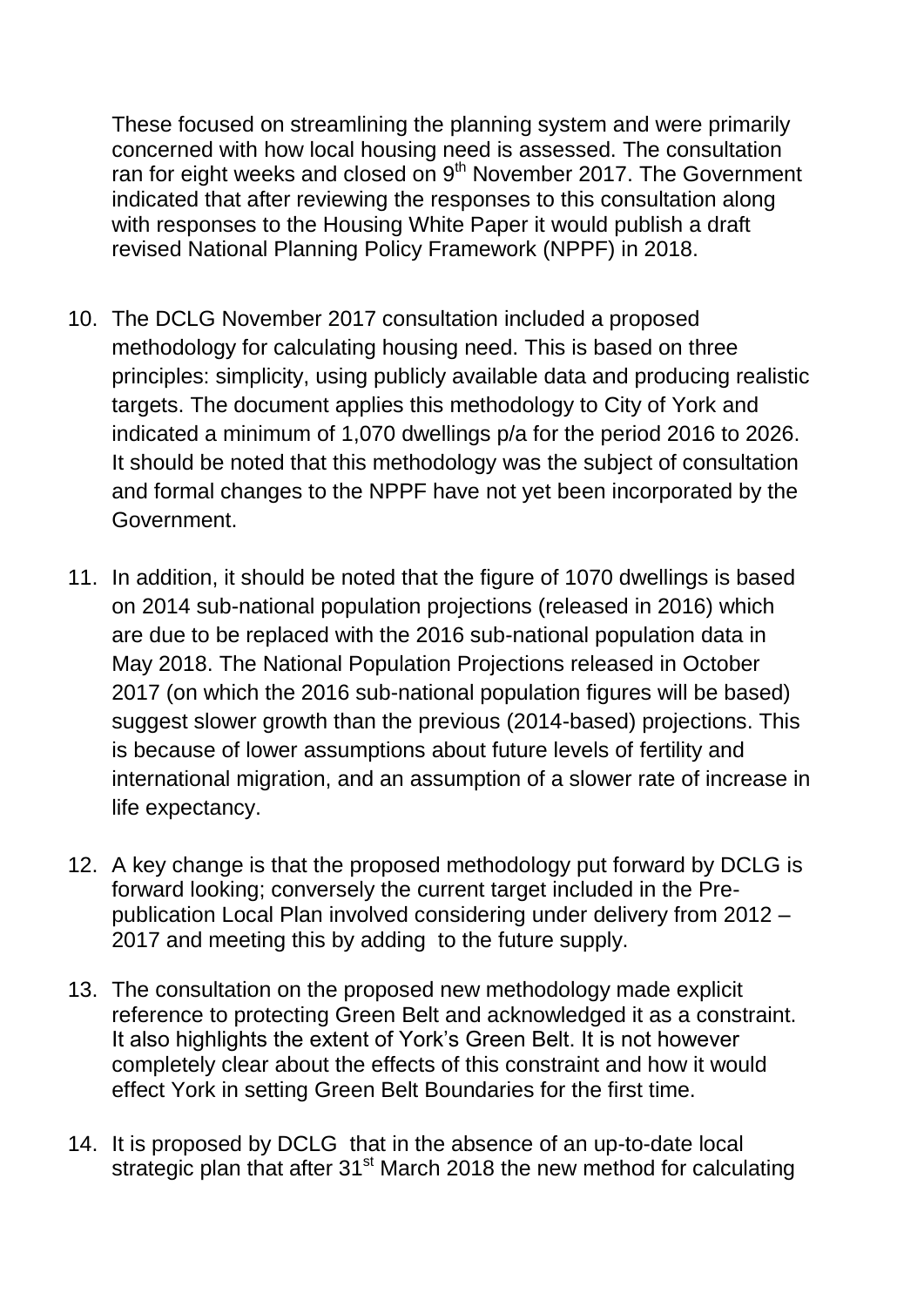housing need would be adopted. However, should the revised national planning policy framework be published after this date, subject to the outcomes of consultation, it will be introduced at that later date. Given the Government haven't yet responded to this consultation and the potential timeframe for the publication of the revision to NPPF the 31<sup>st</sup> March adoption date seems unlikely. For the purposes of this report we will continue to use the methodology reported to Members in July 2017.

- 15. The National Population Projections were published by the Office for National Statistics on 26<sup>th</sup> October 2017. We anticipate that the Sub-National Population Projections will be released in May 2018 in accordance with previous releases. The Sub-National Household projections to be released by the DCLG, which use the population ONS data, are likely to follow in July/August 2018. This reflects the nature of changing data sets that surround the plan making process.
- 16. On 16<sup>th</sup> November 2017 the Secretary of State for Communities and Local Government wrote to the Council. The letter emphasised the importance of up-to date local plans. He then expressed concern about the lack of progress City of York has made on plan-making. The last adopted detailed plan for the city was produced in 1956. The Council is asked to respond by 31st January 2018.
- 17. The Council is currently preparing a response to the Secretary of State emphasising the importance of responding through the Local Plan process to the release of the MOD sites in November 2016 and including a commitment to submit at the end of May 2018.

#### **Local Plan Pre Publication Draft Consultation Response**

- 18. During the autumn 2017 consultation period we have received responses from circa 1,295 individuals, organisation or interest groups. In response to the Preferred Sites Consultation (2016) held in July - September 2016, we received 1766 responses from individuals and organisations.
- 19. In conjunction with this report all representations received will be published on line via the Council's website and will be available both electronically and in hard copy at West Offices reception. Those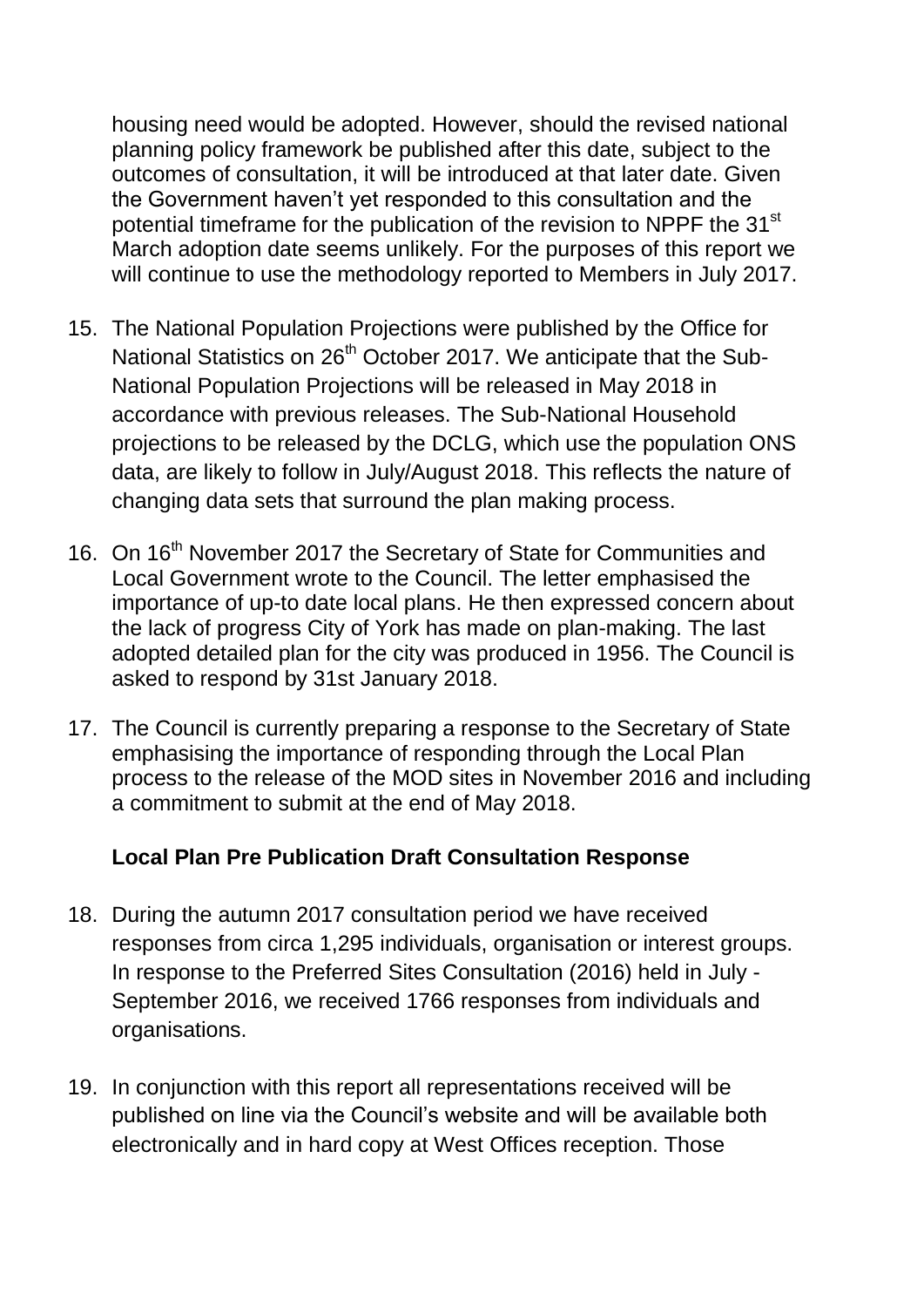representations received from members of the public will have personal information redacted to comply with the Data Protection Act 1998.

- 20. The representations received as a part of the consultation raise a range of issues some of which are complex in nature. These are provided in summary in Annex A to this report along with potential changes for Members' consideration.
- 21. Given the historical and national policy context associated with the development of the City of York Local Plan Members' attention is particularly drawn to the following key issues :
	- Housing Need and Land Supply; and
	- Employment Land Supply.

# **Housing Need and Land Supply**

- 22. The historical approach taken to housing need and the related changing national policy context is detailed above. In addition comments received during consultation on this matter are included in Annex A and provided in summary below.
	- Support was received for the principle of council meeting their entire objectively assessment housing need (OAHN).
	- Some parish representations supported the 867 dwellings per annum figure particularly in comparison to the Government's proposed standardised methodology.
	- In respect of housing numbers responses, particularly planning agents and developers, objected to using 867 dwellings per annum; the reasons for this included: the failure to comply with the Strategic Housing Market Assessment (2017) and the lack of conformity with both existing and emerging national policy.
	- Some respondents objected to the approach taken to backlog, student housing and windfalls.
	- The majority of responses from the public were in objection to proposed sites.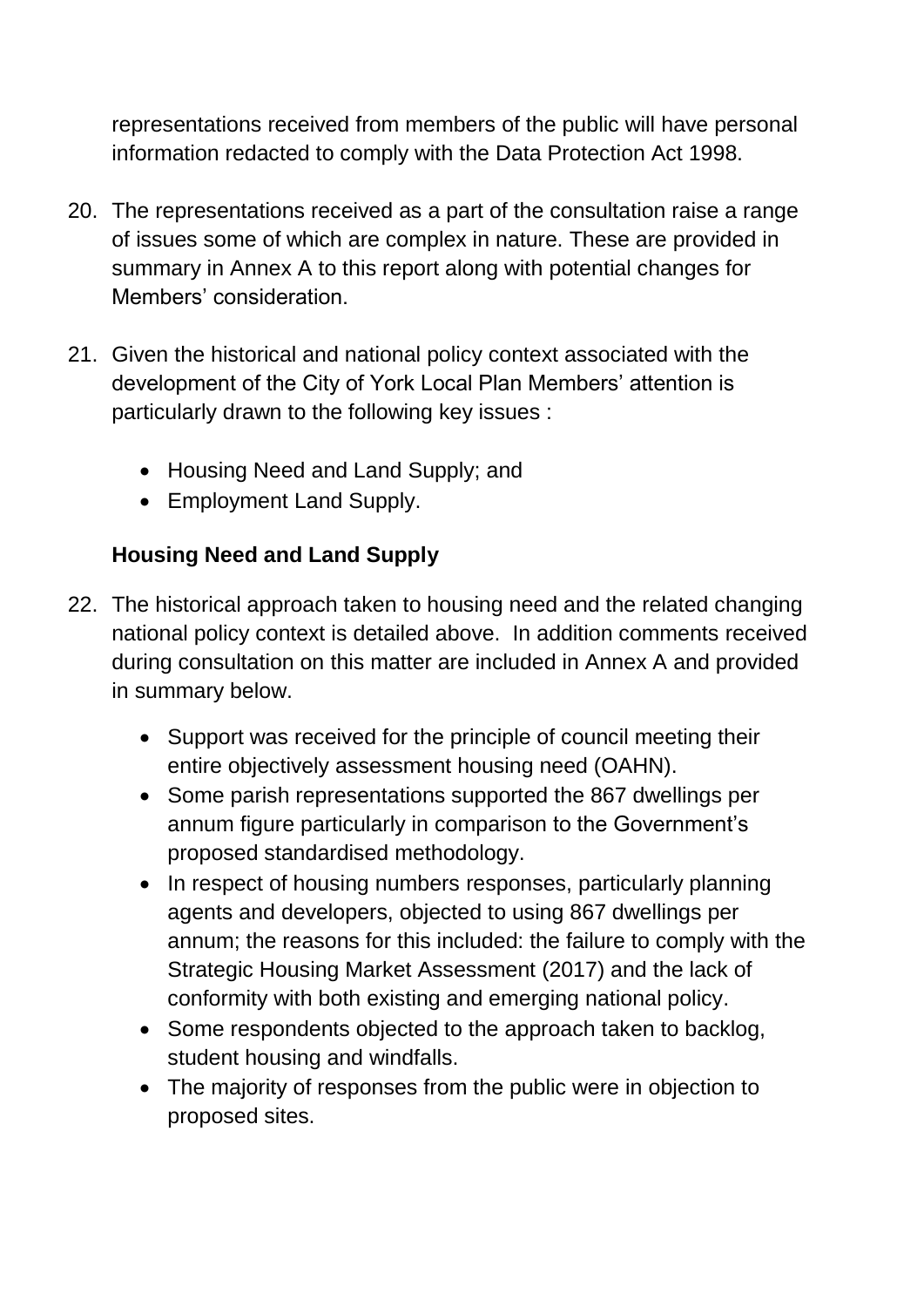- 23. It is important to recognise that the proposed methodology included in the document produced by DCLG was for the purposes of consultation and may be subject to change (although at present it indicates the direction of travel anticipated for national policy). The methodology differs from that applied by the Council in reaching the housing need figures, and thus cannot be compared without further analysis. The reasons for this are outlined below.
- 24. As previously highlighted the Government's proposed methodology is forward looking and unlike the Council's methodology, does not add in any additional amounts for previously unmet demand. The City of York Local Plan has an effective start date of the 1<sup>st</sup> April 2012 in terms of population and housing. This is to fit with the position taken by Government in terms of their demographic projections. Using the Council's methodology, any under delivery against the housing target between 2012 – 2017 is accommodated over the life time of the plan.
- 25. In July the Executive agreed a figure of 867 dwellings per annum for the duration of the City of York Local Plan and Green Belt (until 2033 and 2038 respectively). As the Council's methodology includes provision to meet previous under supply within the 2012 to 2017 period, this means the plan as produced for the autumn 2017 consultation includes a sufficient overall supply to meet both these requirement.
- 26. Members must be satisfied that they consider the Submission Draft Plan meets the test of "soundness". This is a statutory duty. Officer's advice is that the direction of travel in national policy indicates that if the site proposals previously consulted on were increased this would be a more robust position. However, this is not to say that the proposals previously consulted on would be unreasonable; It is a matter for Members to determine the degree of risk they wish to take.
- 27. In Officer's opinion, an increase in the supply of housing would place the Council in a better position for defending the Plan proposals through the Examination process. However, Members will be aware of the counter arguments in particular the community responses to consultation. In addition in potentially increasing supply Members will also be mindful of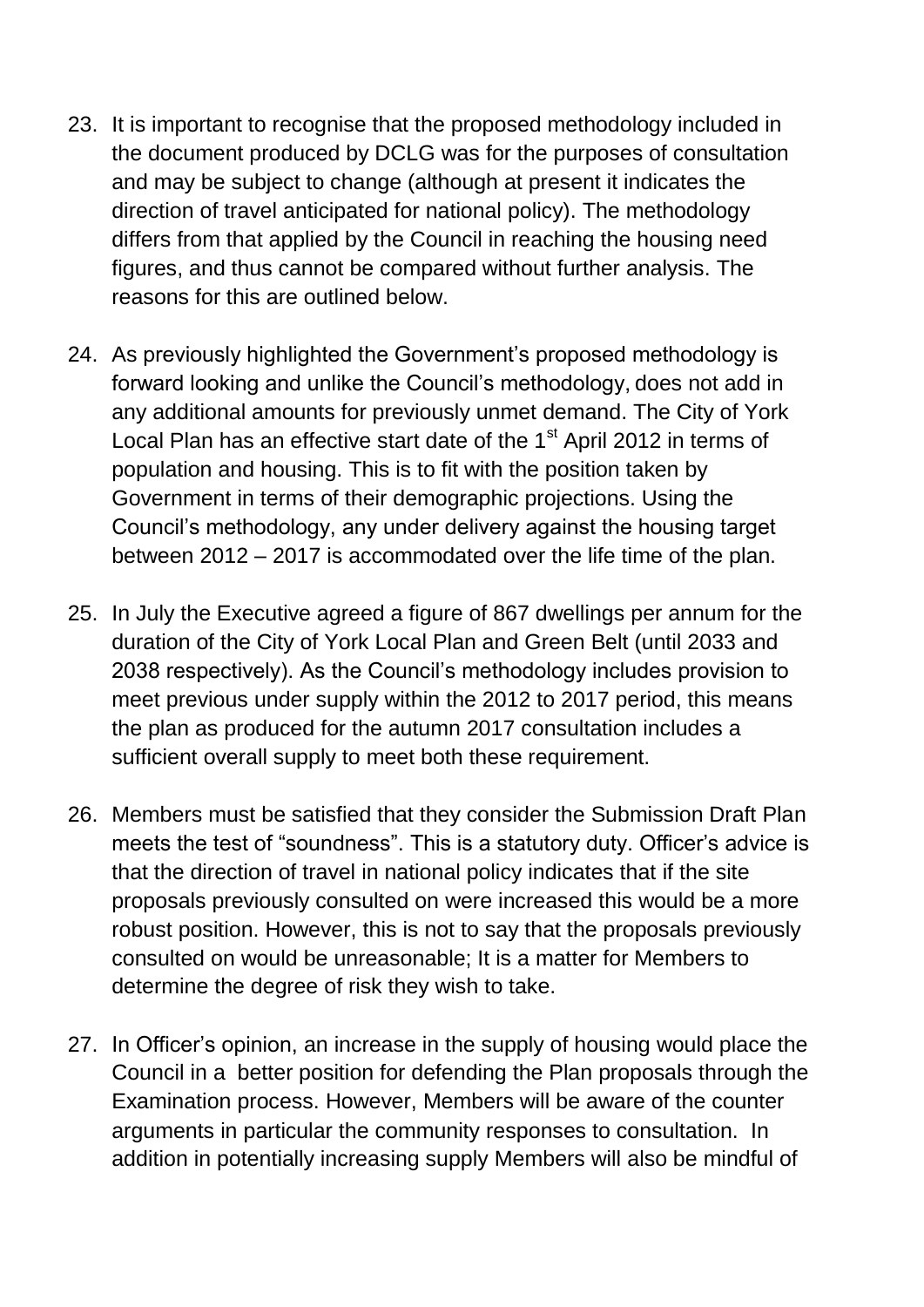the time required for achieving this more robust position in line with legislative requirements.An important issue to consider is whether changes can be made to the plan without undertaking additional consultation. This is a critical issue if the Council is to meet the May 2018 deadline for submission.

28. In response to developer proposals submitted during the Pre Publication Draft Local Plan Consultation (details of which are included in Annex A), potential options for increasing the housing supply are set out in tables 1 to 4 below along with the potential risk in terms of the need for additional consultation. The table also highlights a small reduction on the Queen Elizabeth Barracks Site. This reflects outcomes from the Habitats Regulation Assessment.

**Table 1: Potential changes to housing sites allocated in the Pre Publication Draft Local Plan in response to developer proposals (With minor or no boundary changes)**

| <b>Reference</b> | <b>Allocation   Site Name</b>                 | No.<br><b>Included</b><br>in PPLP | <b>Potential</b><br><b>Revised Figure</b> |  |  |  |
|------------------|-----------------------------------------------|-----------------------------------|-------------------------------------------|--|--|--|
| ST <sub>5</sub>  | <b>York Central</b>                           | 1500                              | 1700 - 2500                               |  |  |  |
| ST35             | Queen Elizabeth<br><b>Barracks, Strensall</b> | 578                               | 500                                       |  |  |  |

- 29. Following consultation discussions have been held with representatives from the York Central Partnership. This has indicated that York Central is capable of accommodating between 1700 – 2400 residential units and that the higher figure of 2500 units could be achieved through detailed applications by developers for individual plots and / or flexibility to increase residential at the margins of the commercial core. The figure of 1700 reflects land currently under the partnerships control; the higher figure includes land in private ownership or currently used for rail operations.
- 30. The higher number is proposed to be part of the partnerships planning application anticipated in summer 2018.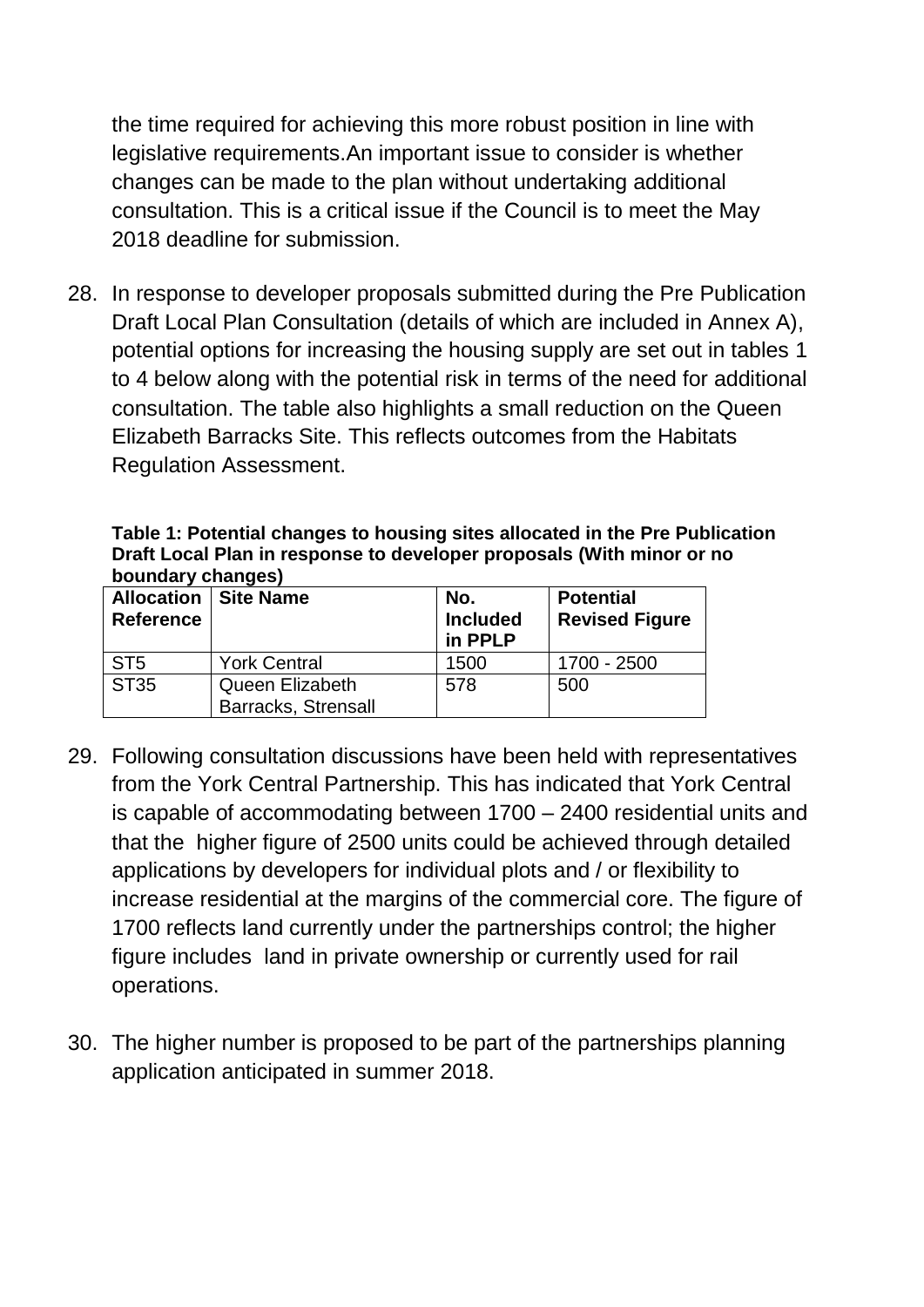| <b>Allocation</b><br><b>Reference</b> | <b>Site Name</b>                     | No.<br><b>Included</b><br>in PPLP | <b>Potential</b><br><b>Revised Figure</b> |
|---------------------------------------|--------------------------------------|-----------------------------------|-------------------------------------------|
| ST <sub>7</sub>                       | <b>Land East of Metcalfe</b><br>Lane | 845                               | 975                                       |
| <b>ST 14</b>                          | Land West of Wiggington<br>Road      | 1348                              | 1,672                                     |
| ST 15                                 | Land West of Elvington<br>Lane       | 3,339                             | 3,901                                     |

**Table 2: Potential changes to housing sites allocated in the Pre Publication Draft Local Plan in response to developer proposals (With boundary changes)**

31. Table 1 & 2 relates to increasing the capacity and extending existing site allocations. It is a matter of judgment as to whether the changes to the existing sites are "material". However, in the context of the large strategic allocations, it is considered arguable by your officers that the additional land is not a material change. However, this is a matter of judgment, and there is a residual risk that the Examiner will take a different view and require the Council to undertake further consultation on this issue following submission.

**Table 3: Potential new housing site allocations , in response to developer proposals (previously rejected housing sites)**

| <b>Site</b>            | <b>Site Name</b>               | <b>Potential Revised Figure</b> |  |  |
|------------------------|--------------------------------|---------------------------------|--|--|
| <b>Reference</b>       |                                |                                 |  |  |
| H <sub>28</sub>        | Land North of North Lane,      | 88 dwellings / 3.15 ha          |  |  |
|                        | Wheldrake                      |                                 |  |  |
| H <sub>2</sub> b (132) | Land at Cherry Lane            | 18 dwellings / 0.44 ha          |  |  |
| H37(6)                 | Land at Greystone Court        | 34 dwellings / 3.47 ha          |  |  |
|                        | Haxby                          |                                 |  |  |
| <b>SF10</b>            | <b>Land North of Riverside</b> | 102 dwellings / 4.15 ha         |  |  |
| (874)                  | <b>Gardens Elvington</b>       |                                 |  |  |
|                        |                                |                                 |  |  |
| H2a(33)                | Racecourse stables off         | 98 dwellings / 2.44 ha          |  |  |
|                        | <b>Tadcaster Road</b>          | (years 16-21)                   |  |  |
| 964                    | <b>Galtres Farm</b>            | 1575 dwellings / 75 ha          |  |  |
|                        |                                | (years 16-21)                   |  |  |

32. Table 3 includes sites that have in the past been assessed against the site selection criteria and rejected, but now given further work Officers feel should be considered. These could potentially be included in the Publication Draft without the need for a further additional consultation, as they have already been the subject of public scruntiny through previously published Local Plan evidence or SA/ SEA. There is however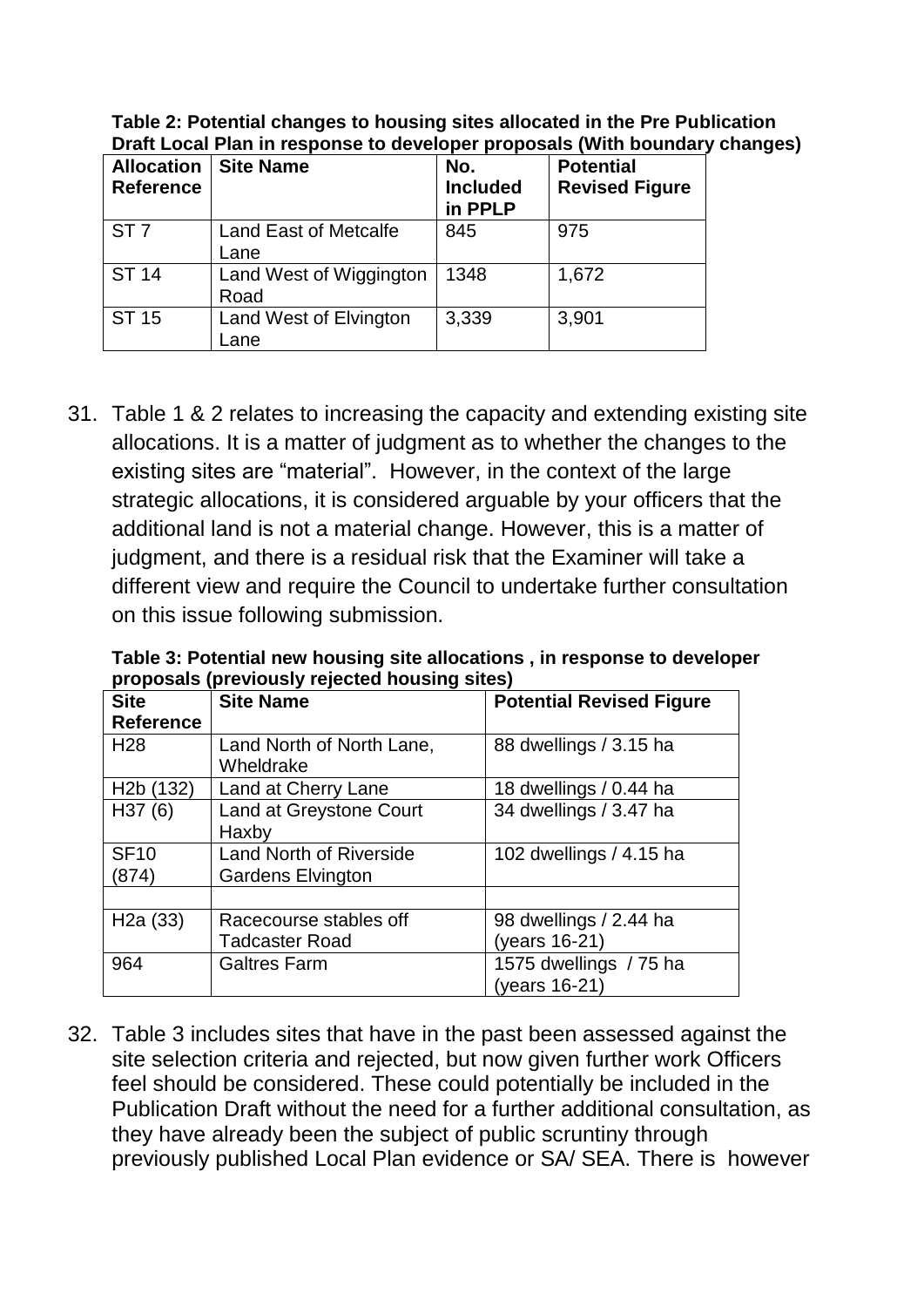a higher risk than tables 1 & 2 that the Examiner may find further consultation is needed.

**Table 4: Potential completely new housing site allocations in response to developer proposals**

| <b>Site</b><br><b>Reference</b> | <b>Site Name</b>                           | No.<br><b>Included</b><br>in PPLP | <b>Potential</b><br><b>Revised Figure</b> |  |  |  |
|---------------------------------|--------------------------------------------|-----------------------------------|-------------------------------------------|--|--|--|
| 956                             | Milestone Avenue,<br><b>Rufforth</b>       | n/a                               | 9 dwellings /<br>$0.37$ ha                |  |  |  |
| 959                             | Land at Kettlestring<br>Lane, Clifton Moor | n/a                               | 92 dwellings /<br>3.2 ha<br>(years 16-21) |  |  |  |

33. Table 4 includes new sites that have emerged during the Autumn 2017 Consultation. Although they do meet the requirements of the site selection methodology and therefore potentially represent reasonable alternative, they have not been included in any previous consultation. If any of these sites were to be included in the next stage of the Local Plan the lack of consultation creates a risk to process and the Examiner could require further consultation before the Examination could proceed. Carrying out further consultation now about proposing to include these new sites would mean that the May 2018 date for submission could not be met.

# **Employment Land Supply**

34. The Employment Land Review (ELR) July 2016 published as part of the Preferred Sites Consultation used projections by Oxford Economics (OE) dated May 2015 as the forecast for employment land demand over the Local Plan period. These forecasts provided the starting point for determining the amount and type of employment land required to be identified in the Plan. The projections by Oxford Economics presented a baseline scenario for York forecasting a job growth of 10,500 jobs over the period 2014-2031. Two further scenarios were considered by OE; scenario 1 – higher migration and faster UK recovery, which identified an additional 4,900 jobs above the baseline over the same period and scenario 2 – re-profiled sector growth which identified 500 additional jobs above the baseline. Scenario 2 was endorsed as it reflected the economic policy priorities of the Council to drive up the skills of the workforce and encourage growth in businesses which use higher skilled staff.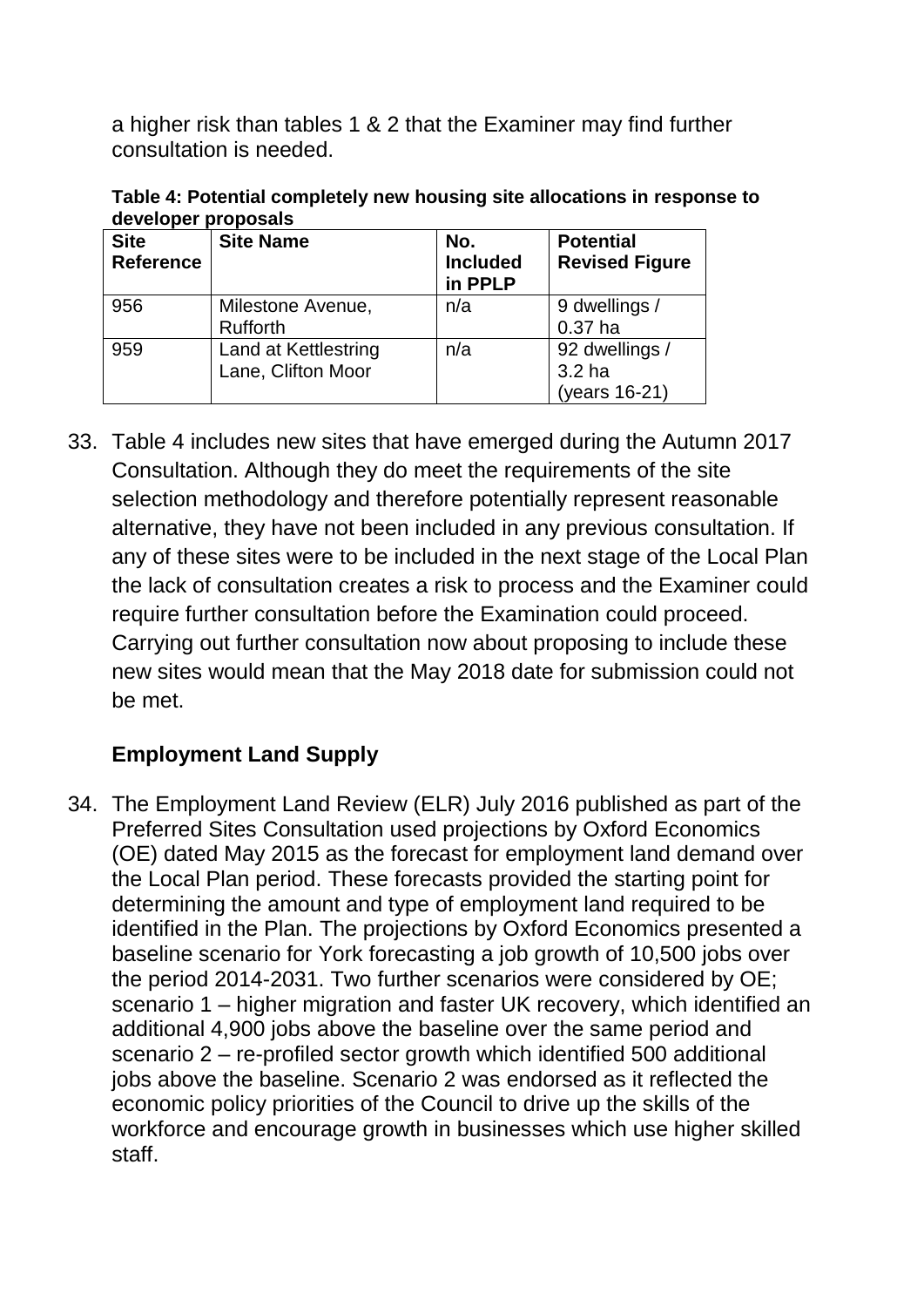- 35. To sensitivity test the original 2015 OE projections, the latest Experian economic forecasts within the Regional Econometric Model (REM) were used. The conclusion was that the original forecasts were still robust. At the Executive in July 2017 Members endorsed this position.
- 36. During the consultation a range of points were raised. These are provided in summary below:
	- general support for the Local Plan as positively and proactively encourage sustainable economic growth, including tourism and leisure;
	- the approach to focusing retail development in the City Centre and reducing / limiting future development at out of town locations was also supported;
	- some representations recognised the uncertainties inherent in long term economic forecasting and therefore suggested that the using the baseline forecast to inform the employment land requirements of the Plan was over cautious;
	- it was also suggested that housing and employment policies are restrictive and the employment land supply will not cater for York's future needs;
	- the cost of housing impinging on companies and public services abilities to recruit staff was raised;
	- a perceived conflict was highlighted relating to acknowledging the universities importance for growth but failure to allocate land for expansion; and
	- a few members of the public were opposed to, or questioned, economic growth as a goal in of itself saying it is incompatible with sustainability.
- 37. Given comments made about economic growth Members may wish to consider increasing the employment land supply. The sites included in tables 5, 6 and 7 provided potential options. As with housing supply above it is important that this is balanced against whether changes can be made to the plan without undertaking additional consultation, a critical issue if the Council is to meet the May 2018 deadline for submission.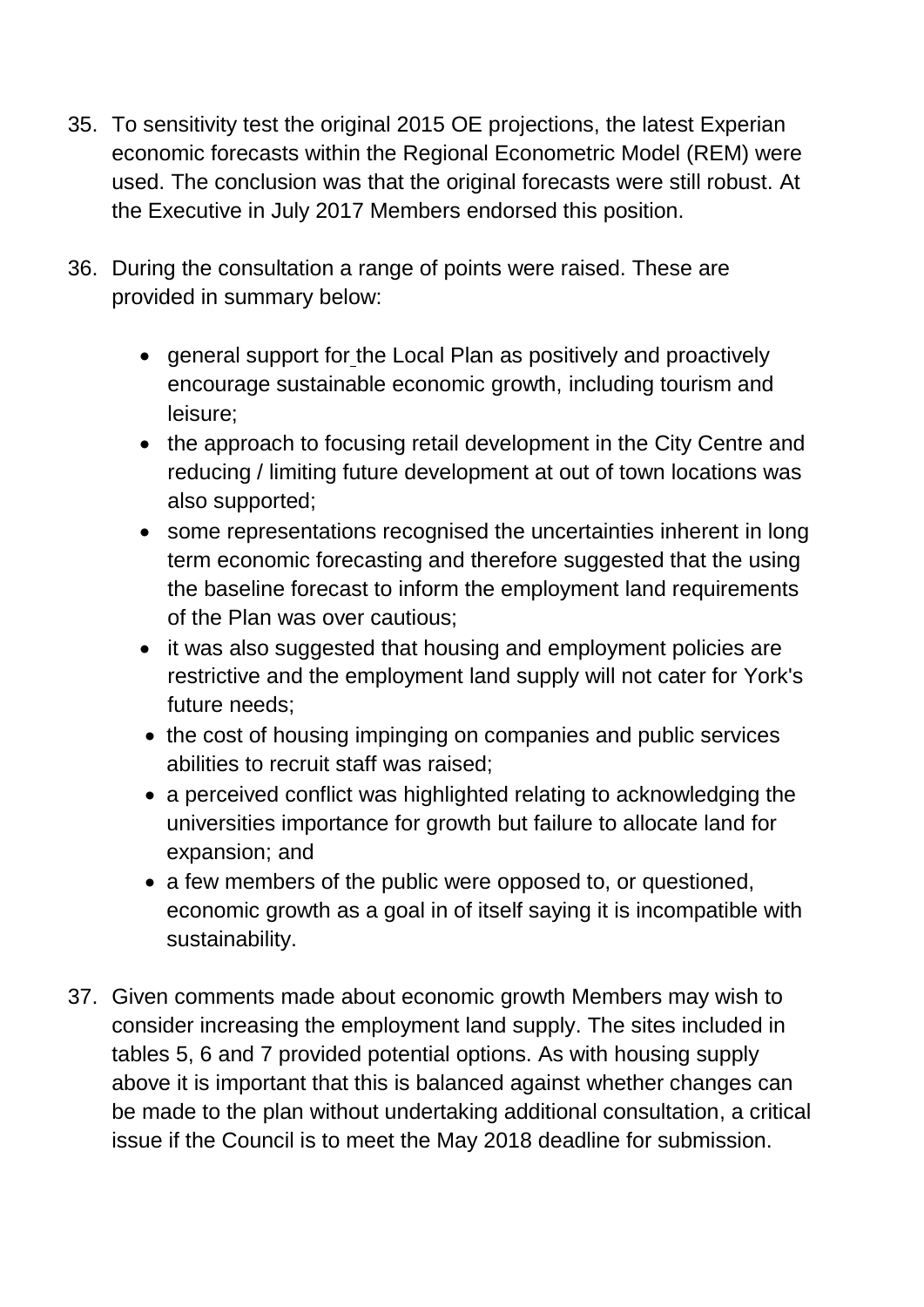#### **Table 5: Potential changes to employment sites allocated in the Pre Publication Draft Local Plan in response to developer proposals (With minor or no boundary changes)**

| .<br><u></u>                          |                     |                         |                                                     |  |  |  |
|---------------------------------------|---------------------|-------------------------|-----------------------------------------------------|--|--|--|
| <b>Allocation</b><br><b>Reference</b> | <b>Site Name</b>    | No. Included<br>in PPLP | <b>Potential</b><br><b>Revised</b><br><b>Figure</b> |  |  |  |
| ST <sub>5</sub>                       | <b>York Central</b> | 60,000 sqm              | 100,000 sqm                                         |  |  |  |

**Table 6: Potential changes to employment sites allocated in the Pre Publication Draft Local Plan in response to developer proposals (With boundary changes)**

| <b>Allocation</b><br><b>Reference</b> | <b>Site Name</b>                                  | No. Included<br>in PPLP | <b>Potential</b><br><b>Revised</b><br><b>Figure</b> |
|---------------------------------------|---------------------------------------------------|-------------------------|-----------------------------------------------------|
| <b>ST27</b>                           | University of York<br>expansion                   | 21.5ha                  | 26ha                                                |
| <b>ST26</b>                           | <b>Elvington Airfield</b><br><b>Business Park</b> | $10$ ha/                | 15 ha $/$<br>33,000sqm                              |

38. Table 5 and 6 relates to increasing the capacity and extending existing site allocations. It is a matter of judgment as to whether the changes to the existing sites are "material". In the context of the large strategic allocations, it is considered arguable by your officers that the additional land is not a material change. However, this is a matter of judgment, and there is a residual risk that the Examiner will take a different view and require the Council to undertake further consultation on this issue following submission.

| Table 7: Potential new employment site allocations, in response to developer |  |
|------------------------------------------------------------------------------|--|
| proposals (previously rejected employment sites)                             |  |

| <b>Site</b><br>Reference | <b>Site Name</b>                                | <b>Potential Revised</b><br><b>Figure</b> |
|--------------------------|-------------------------------------------------|-------------------------------------------|
| 795                      | <b>Greenacres Murton Lane</b>                   | 1.95ha / 6,000 sqm                        |
| 864                      | <b>Extention to Elvington Industrial Estate</b> | 5.4ha / 17,820 sqm                        |
| 940                      | Remaining Land at Bull Commercial<br>Centre     | 3ha/ 10,000 sqm                           |

39. Table 7 includes sites that have in the past been assessed against the site selection criteria and rejected, but now given further work Officers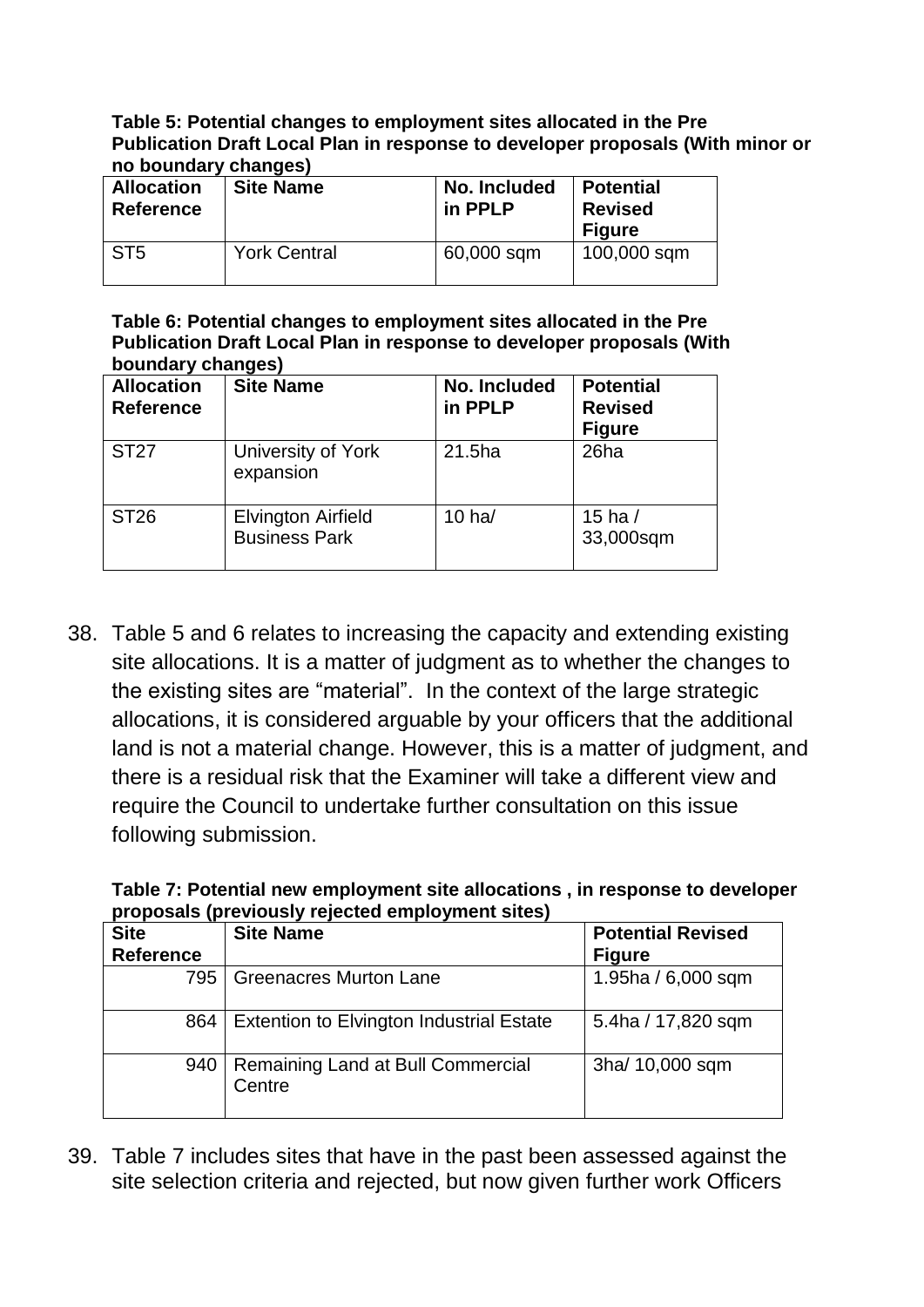feel should be considered. These could potentially be included in the Publication Draft without the need for a further additional consultation, as they have already been the subject of public scruntiny through previously published Local Plan evidence or SA/ SEA. There is however a higher risk than tables 5 & 6 that the Examiner may find further consultation is needed.

# **Transport Assessment**

- 40. To support the Local Plan Pre Publication Draft (Reg 18) Consultation, future year forecasting of the transport impacts of potential residential and employment allocations together with the inclusion of a number of infrastructure improvements that can realistically be expected to be put in place within the Plan period was undertaken. This is contained in the Transport Topic paper, 20**1**7. This is important background to any further decision on sites.
- 41. The main outcome of this forecasting shows that from 2016 to 2032/33 on the network as a whole:
	- Total trips increase by approximately 20%
	- Total travel time increases by approximately 30%
	- Total delay increases by approximately 55%
- 42. More detailed mapping of the forecast changes in traffic volume, traffic speeds and changes in traffic speed from the baseline year (2016) to the end of the plan period (2032/33) show that the main parts of the network to be impacted on are:
	- The A64
	- A1237 Clifton Moor to A64 Hopgrove
	- A59/A1237 Roundabout /A59 / Wetherby Road
	- Malton Road
	- A19 / Fulford Road
	- Hull Road
	- Tadcaster Road
- 43. Although the more detailed mapping referred to in the preceding paragraph shows the changes in traffic volumes and vehicle speeds across the network they may not necessarily give the information that would be of direct relevance to road users undertaking journeys into, around, or through York. To provide a more relevant indication of how a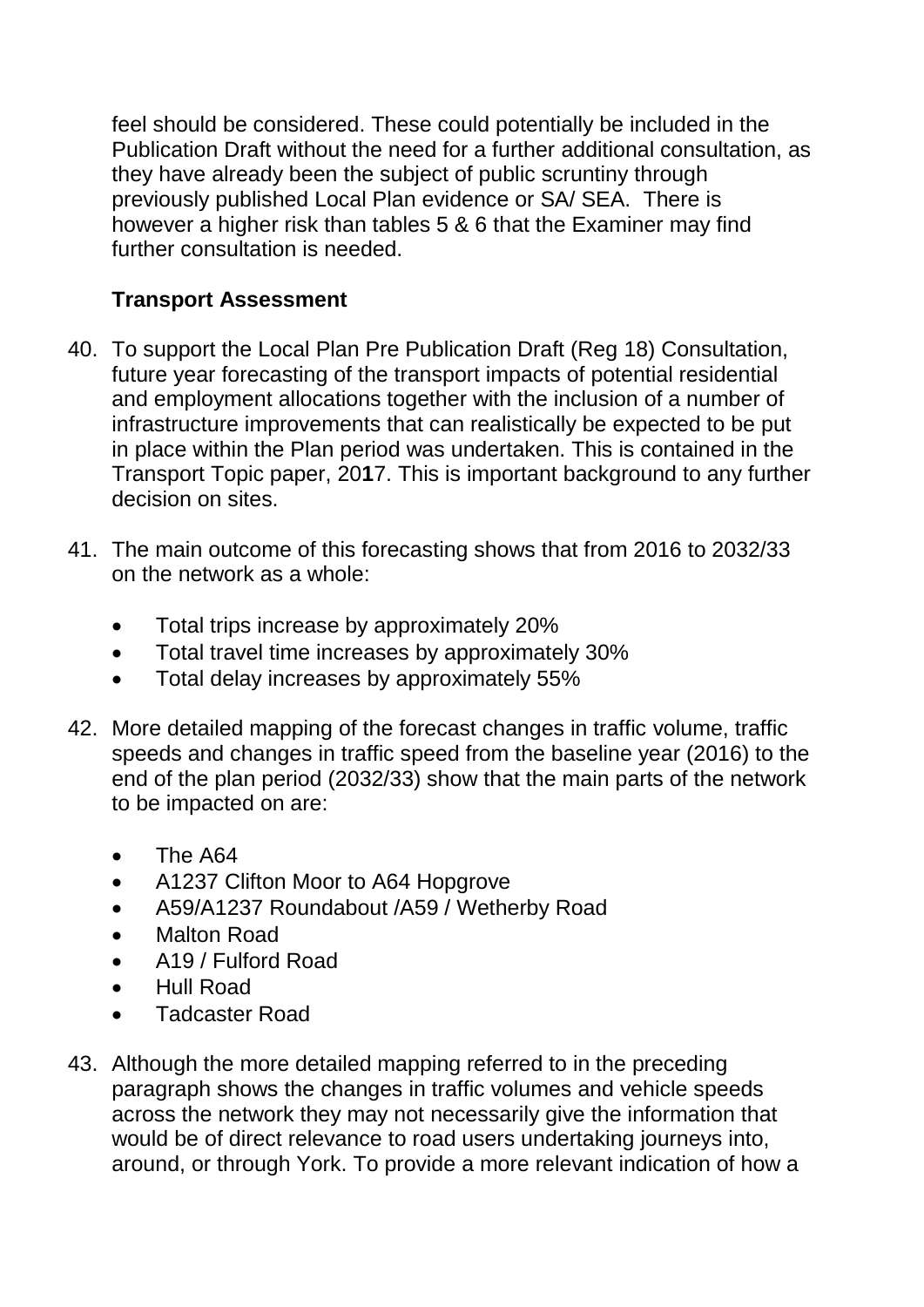typical journey will be affected in the future year the changes on travel time on the fifteen routes that could be deemed to be representative of 'typical' trips on the network are shown in Table 8.

| <b>Trip</b>    |                                   | 2016 Base year<br>modelled peak<br>hour trip time<br>(min:sec) |       | Future Year (2032/33) Forecast                      |       |                                             |          |                                                                |           |
|----------------|-----------------------------------|----------------------------------------------------------------|-------|-----------------------------------------------------|-------|---------------------------------------------|----------|----------------------------------------------------------------|-----------|
|                |                                   |                                                                |       | <b>Modelled peak</b><br>hour trip time<br>(min:sec) |       | Increase from<br>baseline year<br>(min:sec) |          | Percentage<br>increase in<br>time from<br><b>Baseline year</b> |           |
| Route<br>No.   | Description                       | AM                                                             | PM    | AM                                                  | PM    | AM                                          | PM       | AM                                                             | <b>PM</b> |
| 1              | A1237 (Northbound)                | 26:38                                                          | 34:46 | 28:03                                               | 32:34 | 01:25                                       | $-02:12$ | 5.3                                                            | $-6.3$    |
|                | A1237 (Southbound)                | 26:28                                                          | 25:55 | 28:26                                               | 28:34 | 01:58                                       | 02:39    | 7.4                                                            | 10.2      |
| $\overline{2}$ | A64 (Northbound)                  | 14:05                                                          | 14:06 | 16:06                                               | 16:06 | 02:01                                       | 02:00    | 14.3                                                           | 14.2      |
|                | A64 (Southbound)                  | 14:07                                                          | 14:47 | 15:42                                               | 17:15 | 01:35                                       | 02:28    | 11.2                                                           | 16.7      |
| 3              | Inner Ring Road (Clockwise)       | 22:15                                                          | 25:48 | 24:11                                               | 27:39 | 01:56                                       | 01:51    | 8.7                                                            | 7.2       |
|                | Inner Ring Road (Anti-clockwise)  | 19:03                                                          | 21:38 | 20:40                                               | 23:27 | 01:37                                       | 01:49    | 8.5                                                            | 8.4       |
|                | A1036 Tadcaster Road (Inbound)    | 12:55                                                          | 12:32 | 13:24                                               | 12:40 | 00:29                                       | 00:08    | 3.7                                                            | 1.1       |
|                | A1036 Tadcaster Road (Outbound)   | 11:24                                                          | 10:27 | 11:54                                               | 11:08 | 00:30                                       | 00:41    | 4.4                                                            | 6.5       |
| 5              | A19 Fulford Road (Inbound)        | 15:46                                                          | 14:18 | 19:31                                               | 18:49 | 03:45                                       | 04:31    | 23.8                                                           | 31.6      |
|                | A19 Fulford Road (Outbound)       | 13:25                                                          | 23:16 | 14:16                                               | 24:22 | 00:51                                       | 01:06    | 6.3                                                            | 4.7       |
|                | A1079 Hull Road (Inbound)         | 17:46                                                          | 15:17 | 19:40                                               | 16:59 | 01:54                                       | 01:42    | 10.7                                                           | 11.1      |
| 6              | A1079 Hull Road (Outbound)        | 12:11                                                          | 14:47 | 12:37                                               | 18:18 | 00:26                                       | 03:31    | 3.6                                                            | 23.8      |
|                | A1036 Malton Road (Inbound)       | 07:40                                                          | 08:12 | 08:04                                               | 9:04  | 00:24                                       | 00:52    | 5.2                                                            | 10.6      |
| $\overline{7}$ | A1036 Malton Road (Outbound)      | 07:21                                                          | 07:29 | 07:30                                               | 7:49  | 00:09                                       | 00:20    | 2.0                                                            | 4.5       |
|                | B1363 Wigginton Road (Inbound)    | 14:08                                                          | 13:35 | 13:56                                               | 15:05 | $-00:12$                                    | 01:30    | $-1.4$                                                         | 11.0      |
| 8              | B1363 Wigginton Road (Outbound)   | 13:59                                                          | 13:34 | 13:40                                               | 20:39 | $-00:19$                                    | 07:05    | $-2.3$                                                         | 52.2      |
|                | A19 Shipton Road (Inbound)        | 14:23                                                          | 09:57 | 12:30                                               | 09:55 | $-01:53$                                    | $-00:02$ | $-13.1$                                                        | $-0.3$    |
| 9              | A19 Shipton Road (Outbound)       | 10:49                                                          | 09:19 | 09:54                                               | 09:02 | 00:55                                       | $-00:17$ | 8.5                                                            | $-3.0$    |
|                | A59 Boroughbridge Road (Inbound)  | 18:10                                                          | 17:13 | 18:19                                               | 18:39 | 00:09                                       | 01:26    | 0.8                                                            | 8.3       |
| 10             | A59 Boroughbridge Road (Outbound) | 15:50                                                          | 19:20 | 17:16                                               | 19:58 | 01:26                                       | 00:38    | 9.1                                                            | 3.3       |
|                | B1224 Wetherby Road (Inbound)     | 08:07                                                          | 08:09 | 08:35                                               | 08:31 | 00:28                                       | 00:22    | 5.7                                                            | 4.5       |
| 11             | B1224 Wetherby Road (Outbound)    | 07:53                                                          | 07:53 | 08:03                                               | 08:12 | 00:10                                       | 00:19    | 2.1                                                            | 4.0       |
|                | Haxby Road (Inbound)              | 15:24                                                          | 11:29 | 14:45                                               | 12:13 | $-00:39$                                    | 00:44    | $-4.2$                                                         | 6.4       |
|                | Haxby Road (Outbound)             | 11:18                                                          | 11:41 | 11:21                                               | 14:23 | 00:03                                       | 02:42    | 0.4                                                            | 23.1      |
|                | Water End (to northeast)          | 05:12                                                          | 03:26 | 05:13                                               | 03:37 | 00:01                                       | 00:11    | 0.3                                                            | 5.3       |
| 13             | Water End (to southwest)          | 03:38                                                          | 03:40 | 03:35                                               | 03:37 | $-00:03$                                    | $-00:03$ | $-1.4$                                                         | $-1.4$    |
|                | Leeman Road (Inbound)             | 05:11                                                          | 03:38 | 05:11                                               | 03:37 | 00:00                                       | $-00:01$ | 0.0                                                            | $-0.5$    |
| 14             | Leeman Road (Outbound)            | 03:25                                                          | 05:41 | 03:25                                               | 05:40 | 00:00                                       | $-00:01$ | 0.0                                                            | $-0.3$    |
|                | Bishopthorpe Road (Inbound)       | 09:52                                                          | 08:38 | 09:53                                               | 08:40 | 00:01                                       | 00:02    | 0.2                                                            | 0.4       |
| 15             | Bishopthorpe Road (Outbound)      | 08:34                                                          | 08:42 | 08:40                                               | 09:08 | 00:06                                       | 00:26    | 1.2                                                            | 5.0       |

**Table 8 Comparison of future year modelled travel times with baseline year travel times**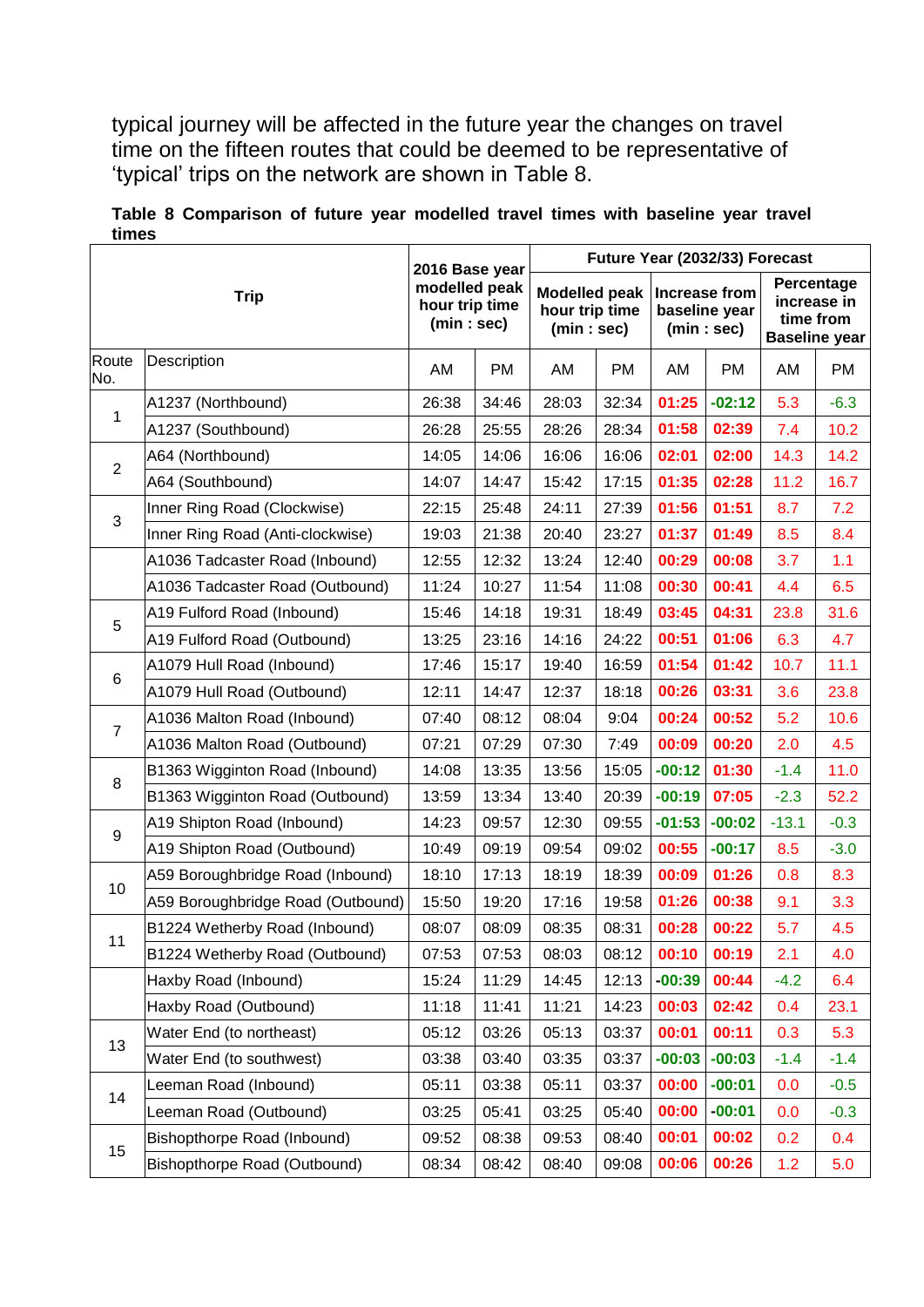44. If the housing supply for the Publication Draft Plan is increased from that in the Pre Publication Draft Local Plan it is likely that the transport impacts will be exacerbated. For example, if the level of growth is increased by the order of 10% it can reasonably be assumed that the impacts will increase by a similar scale. More detailed modelling will have to be undertaken to support the regulation 19 consultation.

# **Viability**

- 45. Ensuring sites are viable and deliverable in the context of planning policy is a requirement of national guidance. Thus, 'The City of York Local Plan and Community Infrastructure Levy Viability Assessment, 2017', was undertaken and issued for consultation alongside the Local Plan Pre-Publication Draft (Regulation 18).
- 46. For residential development policy testing was undertaken for each typology and strategic site. The policy testing comprised testing a series of policy layers. For each policy layer, the impact of those policy considered to have a notable impact on viability is then considered through adding policy 'layers' to judge the cumulative impact of these policies. These are:

Policy layer 1 – This is a base layer, which includes open space and design cost allowances but no policy layer applied;

Policy layer 2 – This layer adds a S106 contribution at £3,300 per unit to the Policy layer 1;

Policy layer 3 – Policy layer 2 plus the policy requirement for affordable housing (Policy H10)

Policy layer 4 – Policy layer 3 plus the requirement for meeting sustainable construction standards (Policy CC2)

Policy layer 5 – Policy layer 4 plus an allowance for Gypsy and Traveller pitches where required (Policy H5).

47. The Viability testing for residential development shows that there is viability across all residential site typologies with the imposition of the average S106 contributions (i.e. policy layer 2). But at cumulative policy layer 3, when affordable housing is also applied, some of the smaller sites (delivering less than 10 units) are unable to meet the full policy requirements beyond the average S106 contribution per unit. All the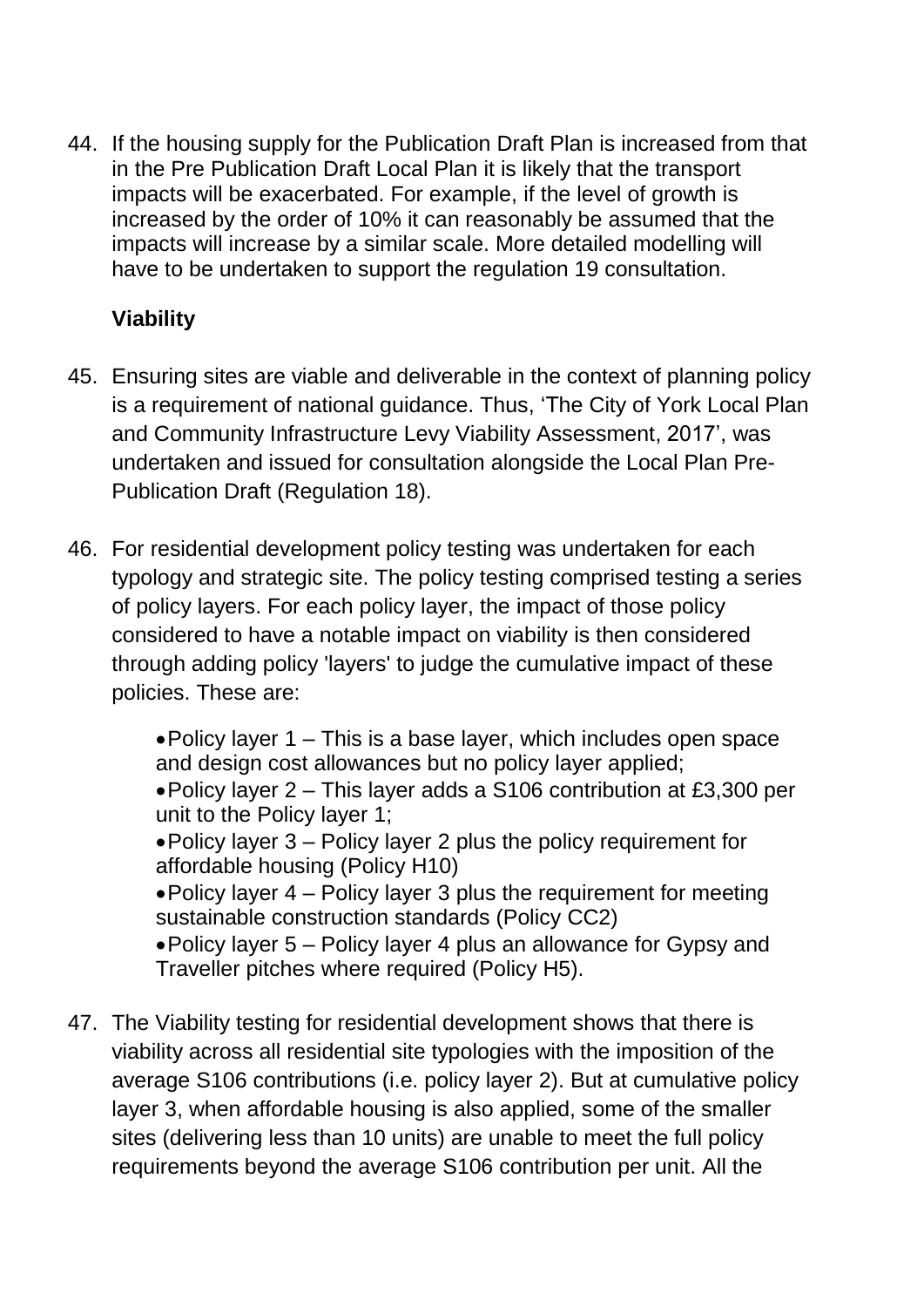other tested typologies, including all sites within the urban area and all sites with 10 or more units in all locations (including the bespoke-tested Strategic Sites), are shown to be able to fully meet the Pre Publication Draft Local Plan Policy requirements (i.e. at cumulative policy layer 5).

- 48. Overall, for residential development the viability testing results imply that the cumulative policy requirements identified in the Pre Publication Draft Local Plan (2017) do not adversely affect the majority of development in most parts of the City of York area. The recommendations included within Annex A seek to address the outcomes of this work.
- 49. It should be noted however that allowing an increase in site size could in some cases allow the delivery of an increased level of planning gain relating to facilities and services for future residents.
- 50. For Non- residential development two policy layers were tested:
	- Policy layer 1 This is a base layer, where no policies are applied; and
	- Policy layer 2 This layer includes the requirement for achieving a BREEAM 'excellent' delivery in line with Policy CC2: Sustainable Design and Construction.
- 51. The viability assessment determined that all non-residential uses are unable to show viability with or without meeting proposed policy CC2 Sustainable Design and Construction with the exception of retail. However, the viability of non-residential uses is not necessary for supporting such allocations in the Local Plan, principally because nonresidential development is generally more speculative than residential .

# **Sustainability Appraisal**

52. When producing Local Plans, authorities are required to consider, at each stage of production, the impacts their proposals are likely to have on sustainable development. The emerging Local Plan is subject to ongoing Sustainability Appraisal incorporating the requirements of Strategic Environmental Assessment (SA/SEA) as required through NPPF. SA/SEA is a means of ensuring that the likely social, economic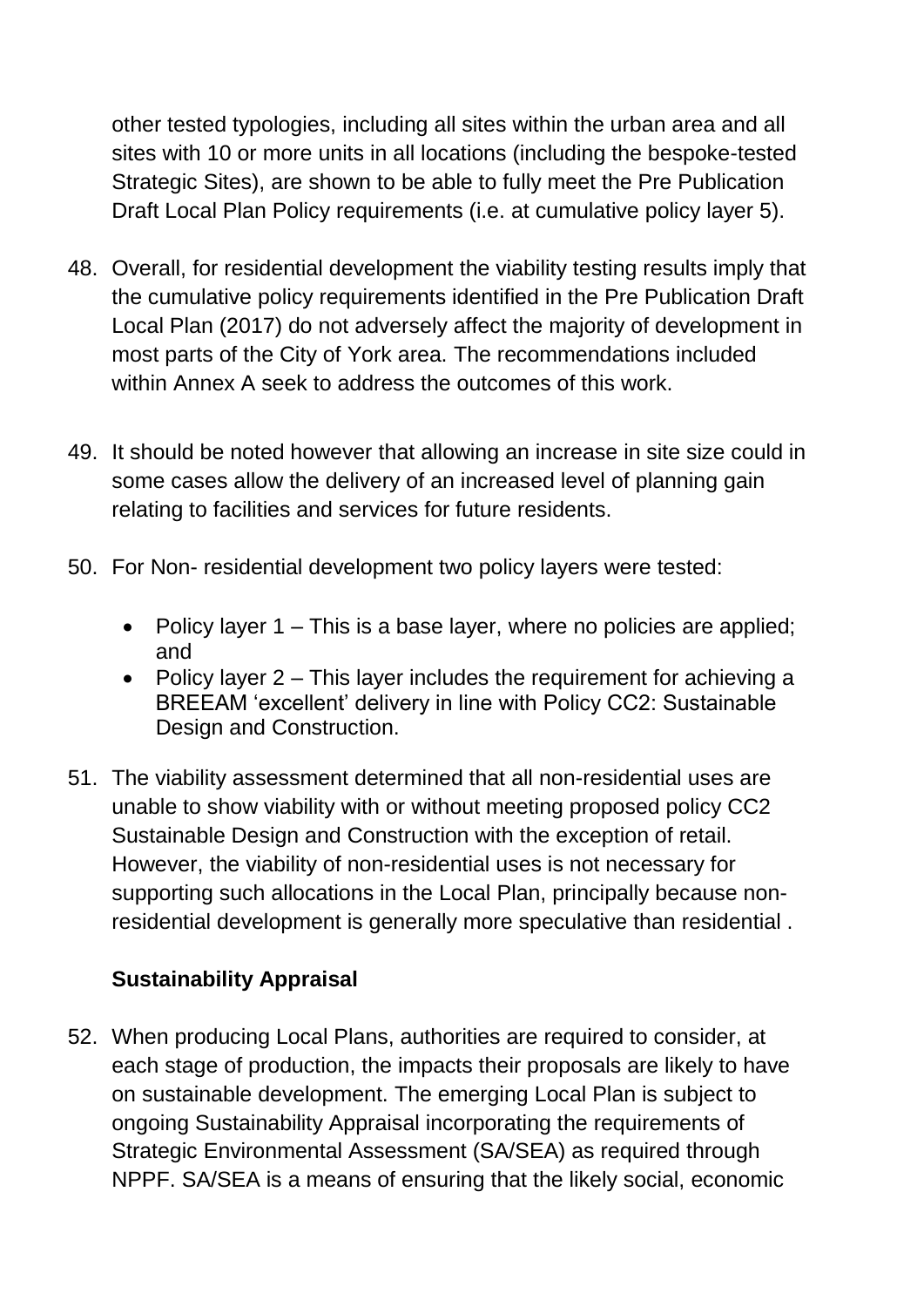and environmental effects of the Local Plan are identified, described and appraised to identify how they support the Council's sustainable development objectives.

53. At the Pre publication stage of the Local Plan a SA/SEA was undertaken. 'The Sustainability Appraisal Summary 2017' is a detailed technical document; and is an important background paper to this report to inform Members decisions. It has also been used to inform the recommendations in Annex A and will be updated following Members decisions on this report. It will be made available as a part of the Local Plan Publication (Reg 19) consultation.

### **Duty to Cooperate**

- 54. The Localism Act 2011 introduced the Duty to co-operate (the Duty) that requires local planning authorities and other prescribed bodies to 'engage constructively, actively and on an on-going basis' to maximise the effectiveness of local plan preparation in relation to strategic matters.
- 55. The Act also extended the purposes of the plans Examination to include determination as to whether the Duty has been complied with. National Planning Practice Guidance makes it clear that Inspectors testing compliance with the duty at examination will assess the outcomes of cooperation rather than the process of dialogue. Failure to demonstrate compliance with the duty at the examination cannot be corrected after the local plan has been submitted for examination.
- 56. As it has developed the Local Plan has been subject to on-going and constructive engagement with neighbouring authorities and relevant organisations. This has included:
	- the preparation and updating of a Duty to Cooperate Matrix (that has been generally circulated to the officer level groups for subsequent discussion and comment);
	- regular one-to-one officer meetings;
	- making representations, as appropriate, to other authorities Local Plan documents, and vice versa; and
	- regular technical discussions at regional sub-regional Member and officer groups.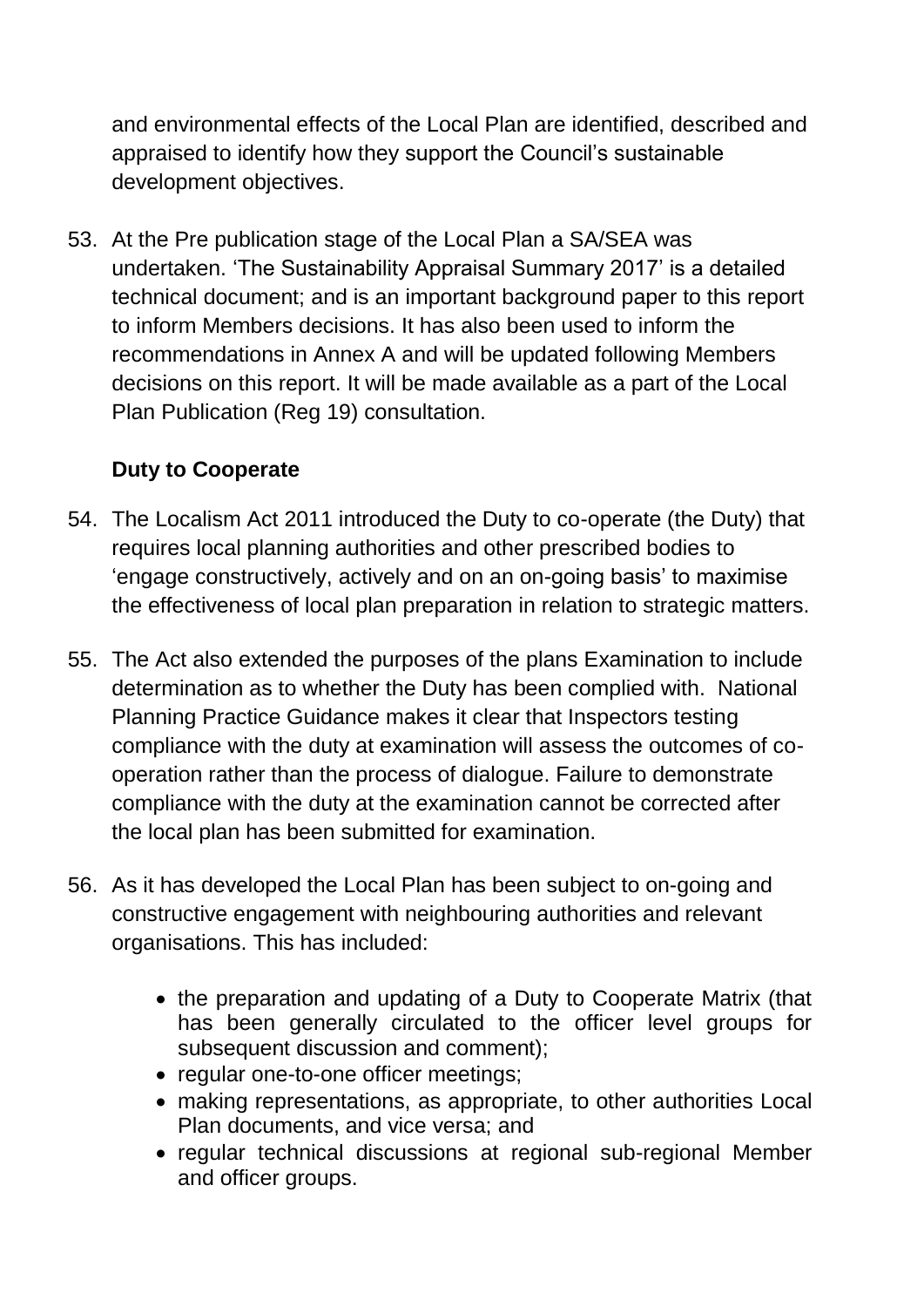- 57. Through the meetings highlighted Officers have sought to gauge the appetite of neighbouring authorities for a sub-regional approach to delivering housing within the context of the Duty to Cooperate. Whilst this wasn't supported for the current round of Local Plans there may be some support to consider this in the future.
- 58. Details on how the Council has fulfilled the requirements under the Duty was contained in the 'Demonstrating the Duty to co-operate (Interim Statement)' that is part of the supporting evidence base for the Pre Publication Draft Local Plan.
- 59. Several Prescribed Bodies including many of York's neighbouring authorities, the Local Enterprise Partnerships and Highways England returned representations during the Pre Publication Draft Local Plan consultation. These have been considered in coming to the recommendations included in Annex A. In addition they are summarised in Annex B to inform Members consideration of the recommendation associated with this report. The comments provided are broadly supportive of ongoing engagement and alignment with economic objectives, but stress the importance of an appropriate land supply for housing and the need for joint working on issues such as transport.
- 60. Post consultation reports on the City of York Local Plan have been considered at the following meetings:
	- Leeds City Region Heads of Planning  $-8<sup>th</sup>$  December 2017;
	- Leeds City Region Planning Portfolios Board 15<sup>th</sup> December 2017;
	- York, North Yorkshire East Riding and Hull Directors of Development –  $07<sup>th</sup>$  December 2017; and
	- North Yorkshire and York Spatial Planning and Transport Board  $17<sup>th</sup>$  January 2018.

# **Options**

61. Officers request that Members consider the following options to enable a composite Local Plan Publication (Regulation 19) document to be produced for statutory soundness consultation prior to submission: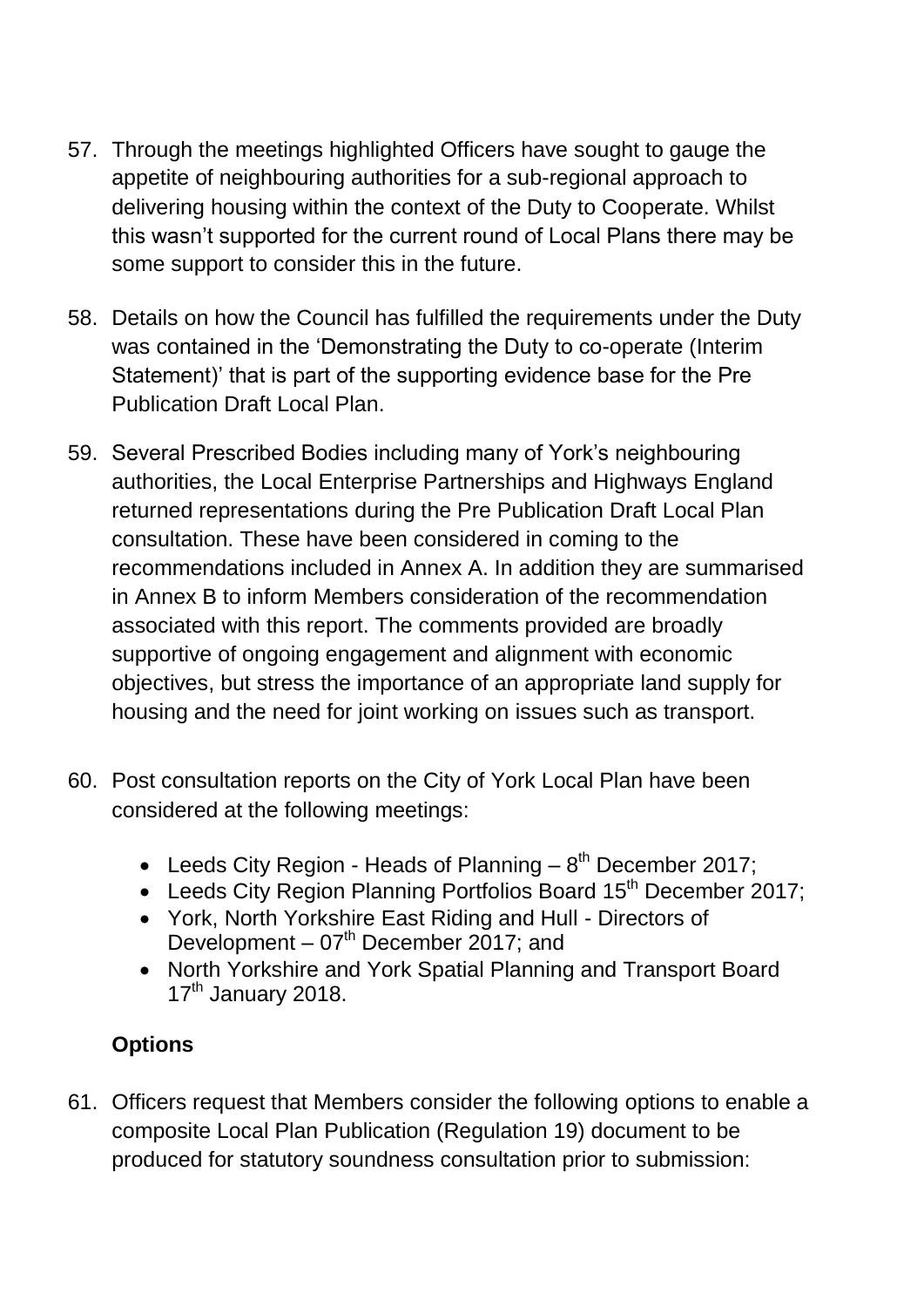*Option 1: The additions of further housing sites from tables 1 – 4;*

*Option 2: The additions of further employment sites from tables 5 – 7; and*

**Option 3:** The proposed policy changes highlighted in Annex A.

# **Analysis of Options**

- 62. Members are being asked to consider amendments to the plan previously consulted upon and approve a Publication Draft Local Plan which ultimately will be subject to examination by a member of the Planning Inspectorate. They must therefore, when considering the options above, be aware of the procedures which the Council is required to follow when producing a Local Plan. These are derived from the Planning and Compulsory Purchase Act 2004 (as amended) and the Town and Country Planning (Local Development) (England) Regulations 2012. The legislation states that a local planning authority must only submit a plan for examination which it considers to be sound. This is defined by the National Planning Policy Framework as being:
	- **Positively Prepared:** based on a strategy which seeks to meet objectively assessed development and infrastructure requirements;
	- **Justified:** the most appropriate strategy, when considered against the reasonable alternatives, based on proportionate evidence;
	- **Effective:** deliverable over its period and based on effective joint working on cross-boundary strategic priorities; and
	- **Consistent with national policy:** enable the delivery of sustainable development in accordance with the policies in the Framework.
- 63. Members must consider whether in light of the consultation responses and changes in the national policy context the proposed Publication Draft Local Plan meets the above tests and is 'sound'. This includes the approach to both housing and employment need and supply.

# **Next Steps**

64. Following the Executive, if Members agree, Officers will produce a composite draft Plan and a city-wide proposals map. In addition this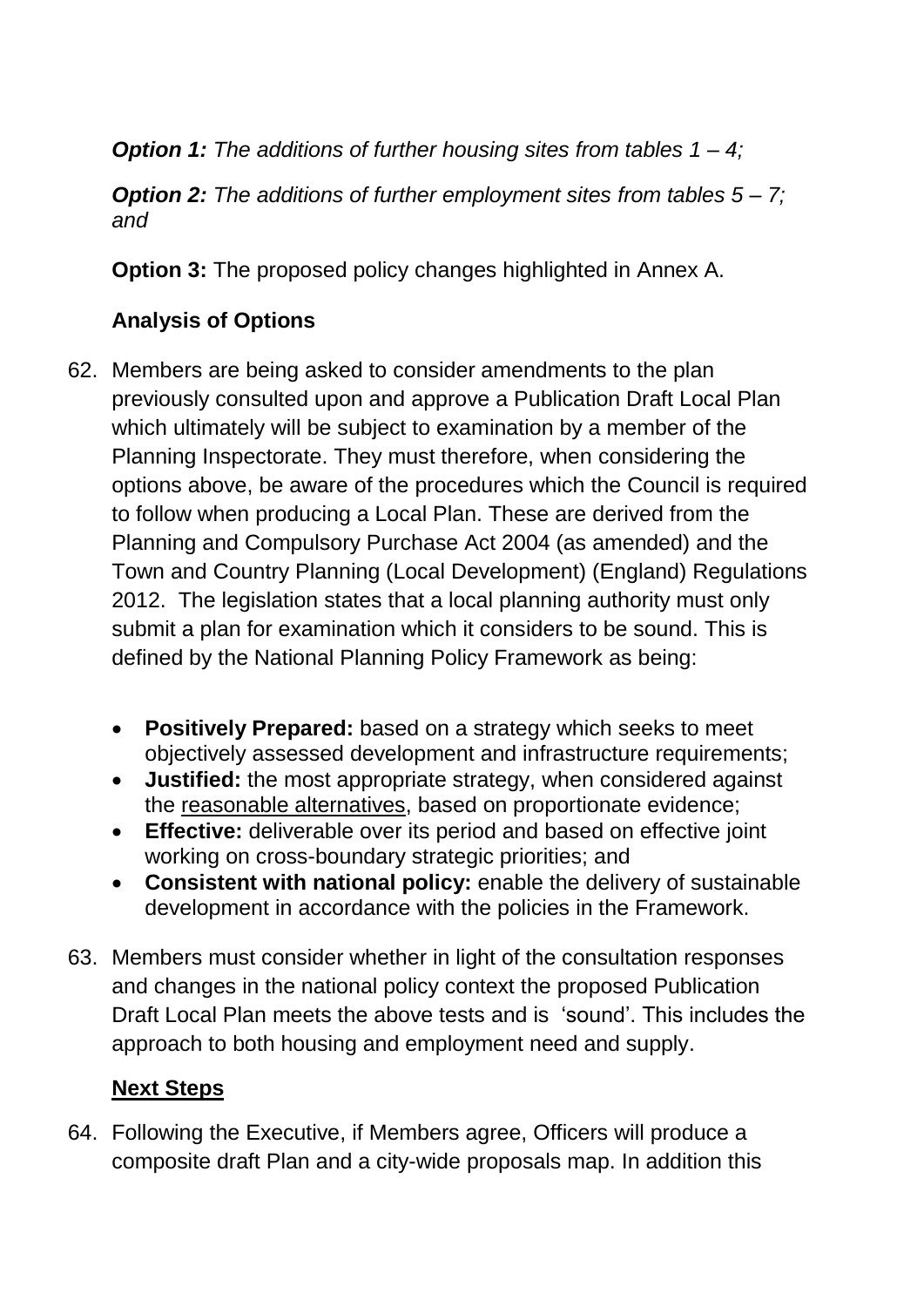document will be accompanied by a range of technical documents which will need to be prepared after the Executive. These will include (but not be limited to):

- SA/SEA;
- Habitat Regulation Assessment (HRA);
- City-wide transport model;
- Viability Assessment:
- Strategic Housing Land Availability Assessment (SHLAA);
- Any technical addendums necessary arising from the recommendations of this report relating to growth and sites.
- 65. Following the Regulation 19 consultation, Officers will report the responses received to Local Plan Working Group, Executive and Council seeking approval to submit a plan for public examination before the end of May 2018. Legislation requires that Full Council, having had regard to any consultation responses, determines whether the plan is 'Sound' to enable submission for independent examination under Regulation 20. The timetable highlighted is in conformity with the Council's published Local Development Scheme (LDS).
- 66. Officers will continue to seek dialogue with key partners including neighbouring authorities, the County Council and both LEPs. In addition dialogue will also be sought with both DCLG and the Planning Inspectorate.

# **Impacts**

- 67. **Financial (1)**  The work on the Local Plan is funded from specific budgets set aside for that purpose. Over the last four years, significant sums have been expended on achieving a robust evidence base, carrying out consultations, sustainability and other appraisals, policy development and financial analyses. Whilst this work remains of great value it is important that progress is made to ensure that unnecessary additional costs do not occur.
- 68. **Financial (2) -** It should also be considered that if the approach taken is subsequently judged to be non compliant with Government Guidance either before or after submission this could lead to further technical work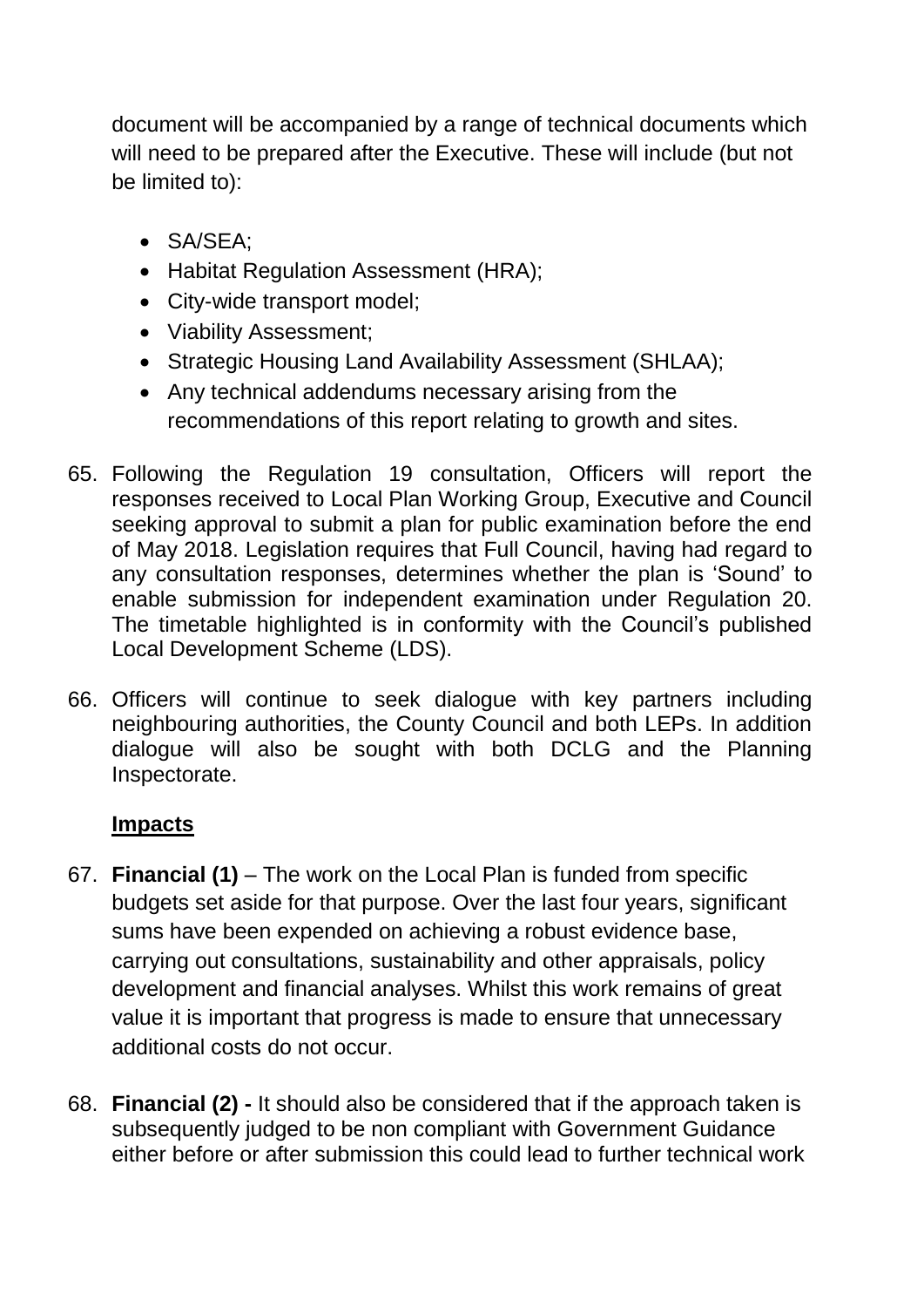and additional consultation adding to the identified costs and creating delay.

- 69. **Financial (3) -** Managing the planning process in the absence of a Plan will lead to significant costs to the council in managing appeals and examinations.
- 70. **Human Resources (HR) –** The production of a Local Plan and associated evidence base requires the continued implementation of a comprehensive work programme that will predominantly, although not exclusively, need to be resourced within EAP.
- 71. **Better Decision Making Tool** Attached as annex C.
- 72. **Legal** *–* The procedures which the Council is required to follow when producing a Local Plan derive from the Planning and Compulsory Purchase Act 2004 (as amended) and the Town and Country Planning (Local Development) (England) Regulations 2012.
- 73. The legislation states that a local planning authority must only submit a plan for examination which it considers to be sound. This is defined by the National Planning Policy Framework as being:
	- **Positively Prepared:** based on a strategy which seeks to meet objectively assessed development and infrastructure requirements;
	- **Justified:** the most appropriate strategy, when considered against the reasonable alternatives, based on proportionate evidence;
	- **Effective:** deliverable over its period and based on effective joint working on cross-boundary strategic priorities; and
	- **Consistent with national policy:** enable the delivery of sustainable development in accordance with the policies in the Framework.
- 74. In order for the draft Local Plan to pass the tests of soundness, in particular the 'justified' and 'effective' tests, it is necessary for it to be based on an adequate, up to date and relevant evidence base. The Council also has a legal duty to comply with the Statement of Community Involvement in preparing the Plan. (S19(3) 2004 Act).
- 75. In addition the Council also has a legal "Duty to Co-operate" in preparing the Plan. (S33A 2004 Act).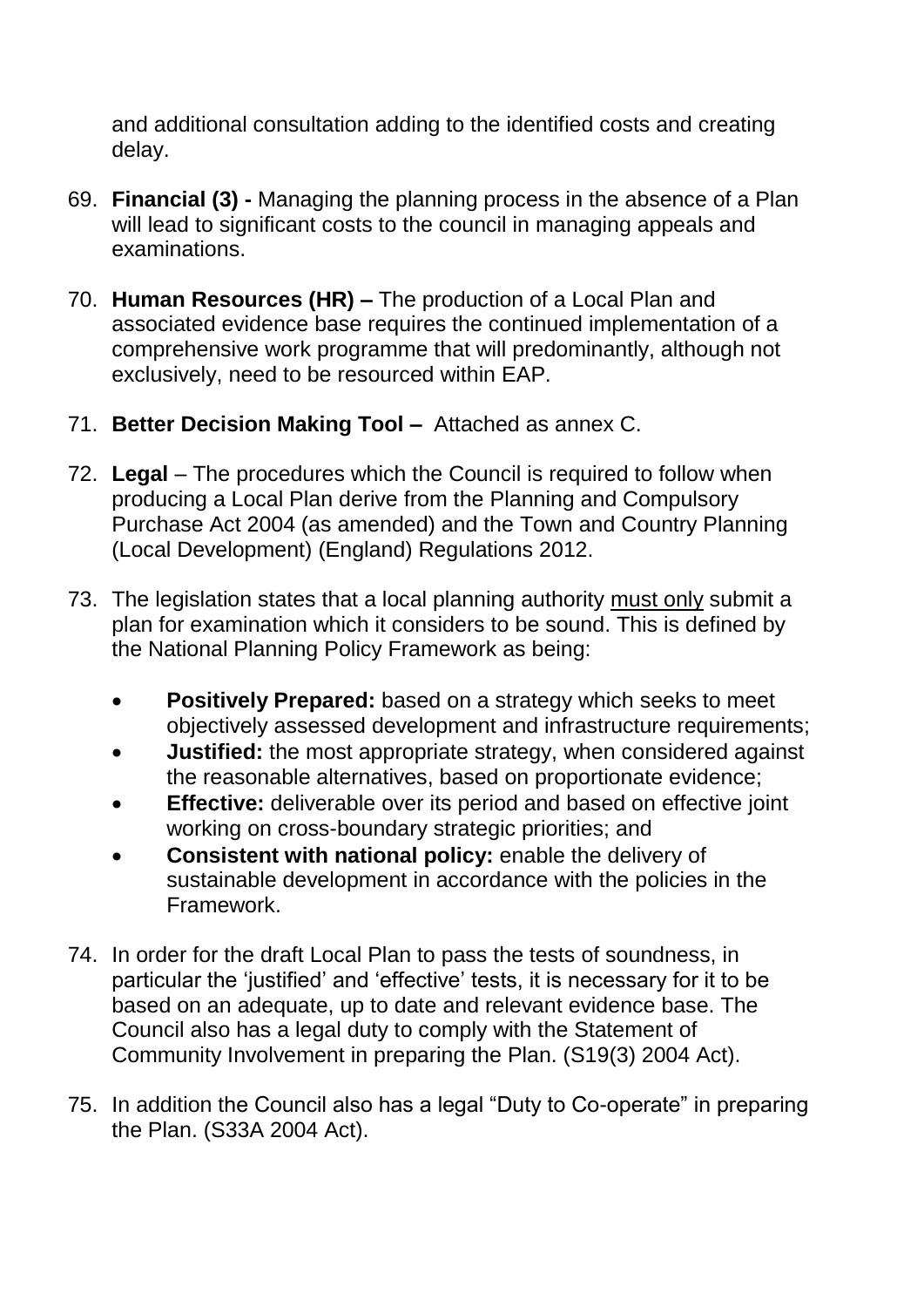- 76. In due course Council will be asked to approve the publication draft Local Plan for submission to the Secretary of State. It will then be subject to examination by a member of the Planning Inspectorate before being finally adopted. If the draft Local Plan is not prepared in accordance with legal requirements, fully justified and supported by evidence, the draft Local Plan is likely to be found unsound at examination and would not be able to proceed to adoption.
- 77. **Crime and Disorder**  The Plan addresses where applicable.
- 78. **Information Technology (IT)**  The Plan promotes where applicable.
- 79. **Property**  The Plan includes land within Council ownership.
- 80. **Other –** None

# **Risks**

- 81. The main risks in failing to progress a Local Plan for the City of York in compliance with laws, regulations and guidance are as follows:
	- the plan is found 'unsound' at examination leading to 'withdrawal' or further work;
	- direct interventions by Government into the City's Local Plan making;
	- inability to steer, promote or restrict development across its administrative area;
	- potential damage to the Council's image and reputation if a development plan is not adopted in an appropriate timeframe; and
	- financial risk associated with the Council's ability to utilise planning gain and deliver strategic infrastructure.

Measured in terms of impact and likelihood, the risks associated with this report have been assessed as requiring frequent monitoring.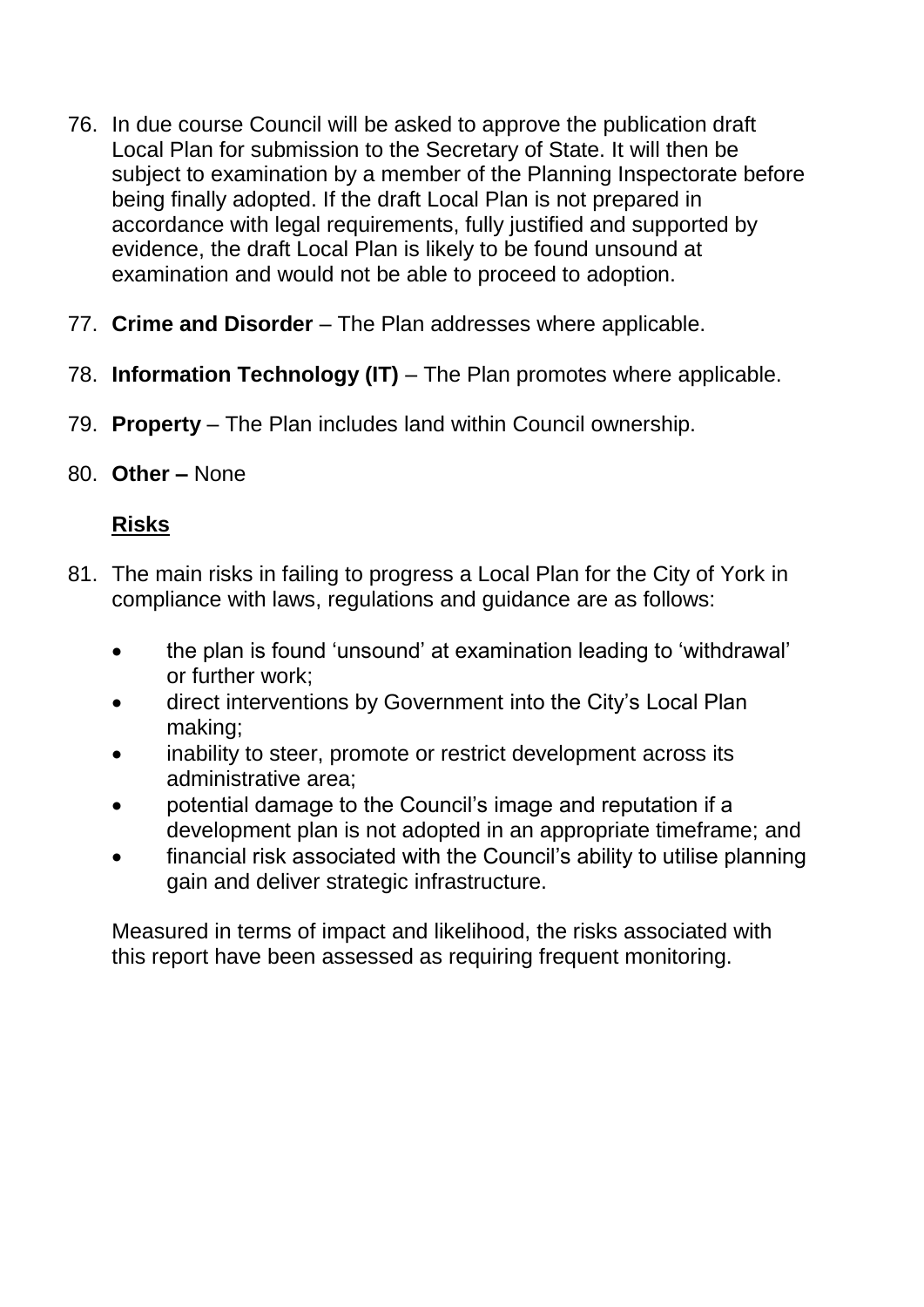#### **Contact Details**

#### **Author: Chief Officer Responsible for the**

Martin Grainger Head of Strategic Planning Tel: 551317

Alison Cooke Development Officer Tel 551467

**report:**

Mike Slater Assistant Director of Planning and Public Protection Tel 551300

**Executive Members Responsible for the Report:** Cllrs D Carr & A Waller

 $\checkmark$ 

**Report Approved** **Date** 15/01/18

#### **Specialist Implications Officer(s)**:

Finance Manager Senior Solicitor, Planning

#### **Wards Affected:** *All*

#### **Annexes**

Annexe A: Pre Publication Draft Local Plan (2017) Consultation Response Summaries & Recommendations Annex B: Duty to Cooperate Responses Annex C: Better Decision Making Tool

#### **Background Papers**

Transport Topic paper, 2017.

[https://www.york.gov.uk/downloads/file/14278/transport\\_topic\\_paper\\_20](https://www.york.gov.uk/downloads/file/14278/transport_topic_paper_2017) [17](https://www.york.gov.uk/downloads/file/14278/transport_topic_paper_2017)

The City of York Local Plan and Community Infrastructure Levy Viability Assessment, 2017.